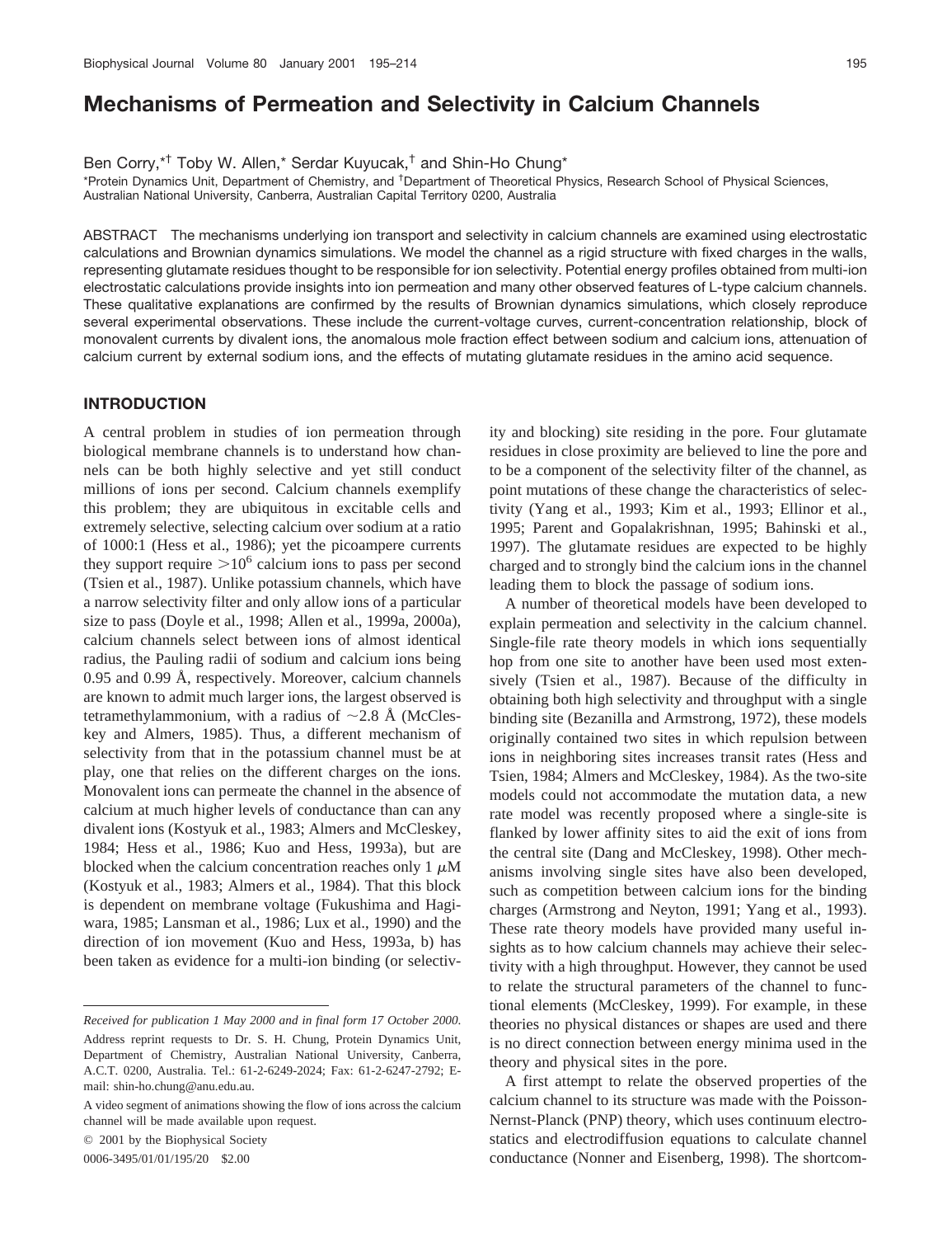ings of the PNP theory as applied to a model calcium channel were pointed out by McCleskey (1999) and Miller (1999). These criticisms have been given a solid foundation in recent comparisons of PNP theory with Brownian dynamics (BD) simulations (Corry et al., 1999, 2000a, b), which show that the mean field approximation used in the PNP theory completely breaks down in narrow channels, such as the calcium channel. The good agreement between the PNP results and the channel data, often put forward as a proof of its validity, is seen in hindsight as a fortuitous outcome of mixing incorrect physics with unrealistic parameter values. For example, the calcium diffusion coefficient used in the PNP fits  $(10^{-5}$  times the bulk value) is 10,000 times smaller than the microscopic estimates obtained from molecular dynamics simulations, which suggest at most a 10-fold reduction in calcium diffusion compared to the bulk value (Allen et al., 2000b). Agreement with experiment also relies on the inclusion of ad hoc chemical potentials whose electrostatic origin is not clear.

Failure of the mean field approximation in narrow channels indicates that any theory that aspires to relate channel structure to its function must treat ions explicitly. Because all the atoms in the system are treated explicitly in molecular dynamics, it would provide the ultimate approach to the structure-function problem. Unfortunately, computation of most channel properties (e.g., conductance) using molecular dynamics is still beyond the capabilities of current computers. The only remaining alternative is BD simulations, where water is treated as continuum and only the motion of individual ions is followed via the Langevin equation. The early BD simulations of ion permeation were carried out in one dimension with assumed electric potentials (Cooper et al., 1985; Bek and Jakobsson, 1994), which were not very useful as realistic models of channels. In the past few years we have extended BD simulations to three dimensions, with the electric fields properly calculated from the solution of Poisson's equation (Li et al., 1998; Hoyles et al., 1998a). These realistic BD simulations have been used to describe ion permeation in the acetylcholine receptor (Chung et al., 1998) and KcsA potassium channel (Chung et al., 1999). Multi-ion interactions were found to be instrumental in explaining the high throughput of potassium channels, and are expected to play a similarly significant role in understanding the high conductance of calcium channels.

The aim of this paper is to construct a simple model of the structure of calcium channels and examine its various properties using electrostatic calculations and BD simulations. The parameters in the model are determined from either molecular dynamics or a variational principle that optimizes the quantity in question. Thus there are no free parameters that are fitted to data, nor ad hoc chemical potentials that are arbitrarily chosen. The model relates structural features to functional roles and, as will be seen, successfully predicts many of the observed properties of the calcium channel using only the principles of electrodynamics.

# **METHODS**

# **Channel model**

The crystal structure of calcium channels is not known at present. Nevertheless, through a judicious use of important clues from various experiments one can develop a simplified model of the calcium channel that should be sufficiently accurate for the purposes of electrostatic calculations and BD simulations. The cross-section of the channel model used in this work is shown in Fig. 1 *A*. A three-dimensional shape of the channel is generated by rotating the curves in Fig. 1 *A* about the axis of symmetry (*z* axis) by 180°. The channel extends from  $z = -25 \text{ Å}$  to 25 Å, long enough to span a typical membrane. In constructing this model, we have followed the basic topology of the potassium channel (Doyle et al., 1998); that is, a narrow selectivity filter, connected to a wide chamber that tapers off as it approaches to the intracellular side. One significant difference from the potassium channel is the existence of a relatively short vestibule on the extracellular side with a fairly wide opening. This is suggested by molecular modeling studies (Schetz and Anderson, 1993; Guy and Durell, 1995; Doughty et al., 1995, 1998) of the known amino acid sequences of the calcium channel (Tanabe et al., 1987; Mikami et al., 1989; Williams et al.,



FIGURE 1 Model calcium channel and reservoirs. (*A*) The three-dimensional channel model is generated by rotating the curves about the central axis by 180°. The positions of two of the four glutamate groups are shown by the squares, and the inner end of two of the four mouth dipoles by the diamonds. The other two groups lie into and out of the page. The intracellular end of the channel is on the left and the extracellular side on the right. (*B*) The channel is enclosed with cylindrical reservoirs on either side representing the intracellular and extracellular baths.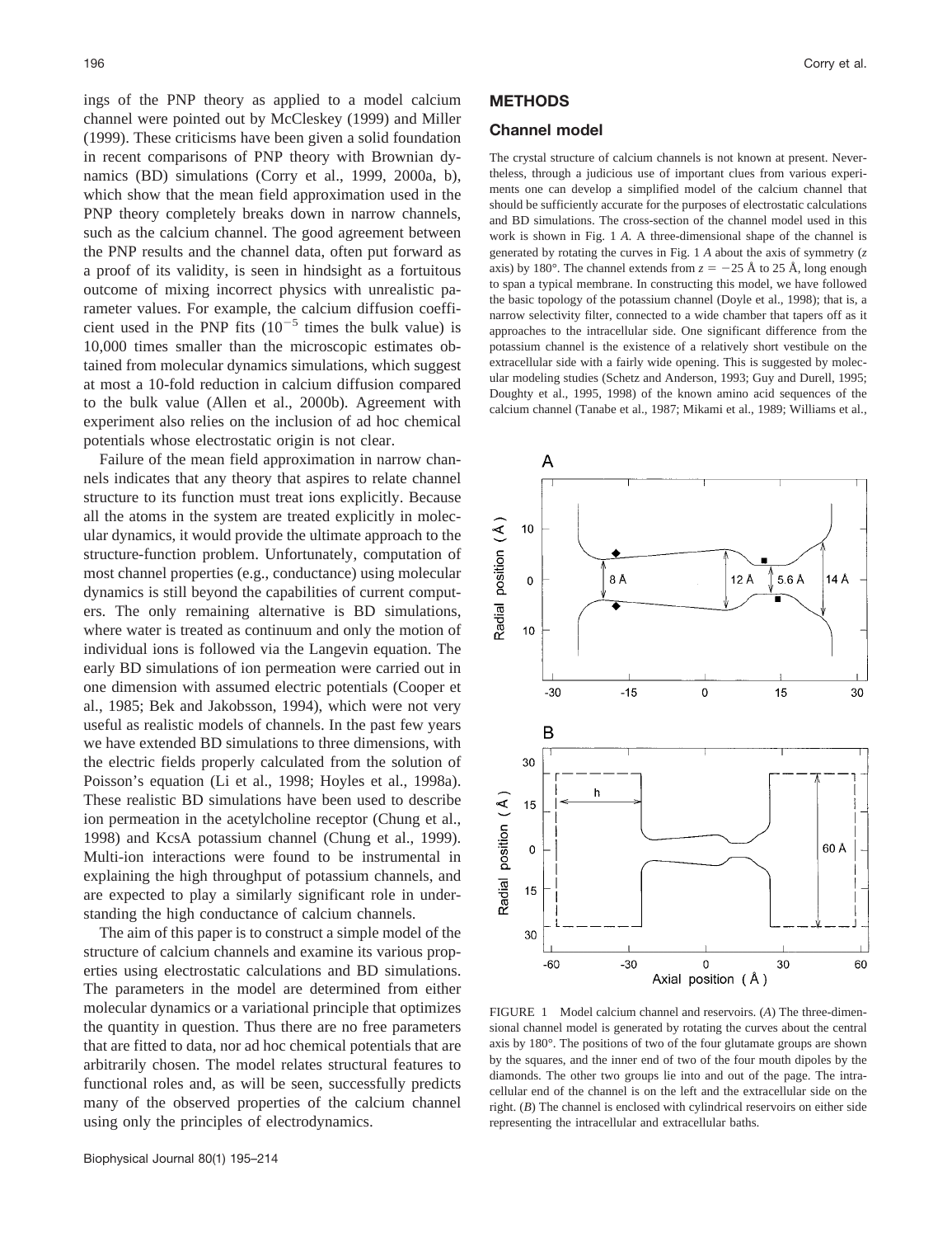1992). A larger external mouth compared to the internal one is required to explain the asymmetry between the inner and outer saturation currents (Kuo and Hess, 1992).

The radius of the selectivity filter is determined from the size of the largest permeable ion (tetramethylammonium) as 2.8 Å (McCleskey and Almers, 1985). Interpretation of the mutation data in reaction rate theories suggests that the four glutamate residues (EEEE locus) in the selectivity filter must be in close proximity in order to form a single binding site (Yang et al., 1993; Ellinor et al., 1995; Bahinski et al., 1997). This is further supported by the voltage dependence of calcium block, which suggests that calcium binds at the same location whether entering the channel from the inside or outside (Kuo and Hess, 1993a). Therefore, we have chosen the length of the selectivity filter to be 5 Å, which is much shorter compared to that in a potassium channel  $(12 \text{ Å})$ . The position of the selectivity filter in the channel is not known, though it is suspected to be toward the external side of the channel, as it is more accessible to ions from the outside of the channel than from the inside (Kuo and Hess, 1993a). Our trials with various positions of the selectivity filter in the channel also confirm this conjecture: when the filter position is further removed from the external mouth, it is not possible to reproduce most of the known properties of calcium channels. The wide chamber near the middle plays a similar stabilizing role to that in potassium channels, providing a waterfilled cavity for ions exiting from the selectivity filter (Roux and Mac-Kinnon, 1999).

The highly charged glutamate residues forming the selectivity filter play an essential role in determining the channel conductivity and selectivity, and therefore, choosing their positions and charges correctly is of critical importance. The four glutamate residues are modeled by four fixed charges located in close proximity, but spread asymmetrically in a spiral pattern 1 Å behind the channel wall. The placement of charges in an asymmetric pattern rather than in a ring helps to account for the mutagenesis studies that show the removal of each charge has a different effect on channel conductance. The four charges are located at  $z = 10.50$ , 11.83, 13.17, and 14.5 Å, and each rotated by 90° from the last (only two are shown in Fig. 1 *A*). Finally, to overcome the large image forces at the intracellular end of the channel we have placed four mouth dipoles, 5 Å in length, with their inner ends 1 Å inside the pore wall at  $z = -17.5$  Å. The charges on glutamates and mouth dipoles are optimized to obtain the maximum ionic currents as discussed below. Because we use a rigid protein structure, we do not consider here the possibility of negative charges protruding into the channel and swinging out of the way as ions pass through. We find that such a flexibility of glutamate residues is not required to reproduce experimental data.

The dielectric constant of the channel protein is taken uniformly as  $\epsilon$  = 2. The dielectric constant of water inside the channel environment is not well known, as it is difficult to determine its value directly from experiments. Recent molecular dynamics simulations of water inside narrow channels have suggested that it may be considerably lower than its bulk value (Sansom et al., 1997). However, BD simulations of ion permeation in potassium channels indicate that current ceases to flow if  $\epsilon$  in the channel is lower than 40 (Chung et al., 1999). In view of these uncertainties, we have adopted the value of  $\epsilon = 60$  that allows large conductance through the model channel. Further justification for this choice will be given later.

## **Reservoirs**

The channel in Fig. 1 *A* is enclosed by cylindrical reservoirs on either side of the membrane that represent the intracellular and extracellular baths (Fig. 1 *B*). The reservoirs have a fixed radius of 30 Å and their height is adjusted to obtain the desired concentration (typically  $\sim$ 33 Å). This length scale ( $\approx$  4 Debye lengths for 150 mM) is optimal in the sense that the fields of ions outside a 30 Å sphere are totally screened out, and therefore they would have no effect on the dynamics of ions inside the channel. The reservoir boundaries simply serve to confine the ions within the simulation

system, which is the easiest way to maintain the average concentrations in the baths at the desired values. Implicit in the use of reservoirs is the assumption that electrolyte solution continues beyond its boundaries. It is worthwhile to emphasize that the reservoir boundaries are not used in the solution of Poisson's equation. That is, we do not fix the potentials at the top and bottom reservoir surfaces, rather they follow from the solution of Poisson's equation as described below.

Scattering of an ion from the boundary wall can be viewed as an ion moving out of the reservoir and another one entering at the same time. In reality, the number of ions in the reservoir will not be constant, but fluctuate around an average value. Such fluctuations have recently been taken into account using a grand canonical Monte Carlo method (Im et al., 2000). Here we use the simpler method because fluctuations in concentration are expected to increase the noise in the current measured from BD simulations but not to affect its average value, which is the observed quantity.

## **Solution of Poisson's equation**

The electric potential  $\phi$  of a configuration of ions and fixed charges in the channel system, represented by the charge density  $\rho$ , is found from the solution of Poisson's equation:

$$
\epsilon_0 \nabla [\epsilon(\mathbf{r}) \nabla \phi(\mathbf{r})] = -\rho(\mathbf{r}), \qquad (1)
$$

where the dielectric constant  $\epsilon(\mathbf{r})$  has different values on either side of the channel boundary. For the proposed boundary in Fig. 1 *A*, Poisson's equation can only be solved numerically. This is achieved using the boundary charge method (Levitt, 1978), where the boundary is divided into small sectors, and each sector is represented by a point charge at its center. For faster convergence and more accurate solutions, we have included the effect of curvature of sectors in the solutions following Hoyles et al. (1996, 1998b). We refer to these references for details of this method.

Implementing different values of  $\epsilon$  for water in the channel and reservoirs leads to problems in the boundary charge method (Chung et al., 1999). We use instead the same value of  $\epsilon = 60$  for water everywhere and incorporate the neglected Born energy difference between the reservoirs and the channel interior as a potential barrier at either channel entrance. The barrier height is estimated from the solution of Poisson's equation using a three-dimensional grid as described elsewhere (Moy et al., 2000). Further description and justification of this approximate way of handling the dielectric constant in BD simulations is given in Chung et al. (1999). We note that while solution of Poisson's equation using a three-dimensional grid avoids the above problem, it is far too slow to be of practical use in BD simulations.

#### **Brownian dynamics**

An introduction to BD simulations in one-dimensional channels is given by Cooper et al. (1985). BD simulations have recently been extended to realistic three-dimensional channel geometries (Li et al., 1998; Chung et al., 1998, 1999; Hoyles et al., 1998a). We give a brief description of the method here and focus on new features that have not been discussed before.

In BD, the motion of individual ions is simulated using the Langevin equation

$$
m_{\rm i} \frac{d\mathbf{v}_{\rm i}}{dt} = -m_{\rm i} \gamma_{\rm i} \mathbf{v}_{\rm i} + \mathbf{F}_{\rm R}(t) + q_{\rm i} \mathbf{E}_{\rm i} + \mathbf{F}_{\rm S},\tag{2}
$$

where  $m_i$ ,  $q_i$ , and  $\mathbf{v}_i$  are the mass, charge, and velocity of the *i*th ion. In Eq. 1, the effect of the surrounding water molecules is represented by an average frictional force with a friction coefficient  $m_i \gamma_i$ , and a stochastic force  $\mathbf{F}_R$  arising from random collisions. The last two terms in Eq. 2 are, respectively, the electric and short-range forces acting on the ion. The total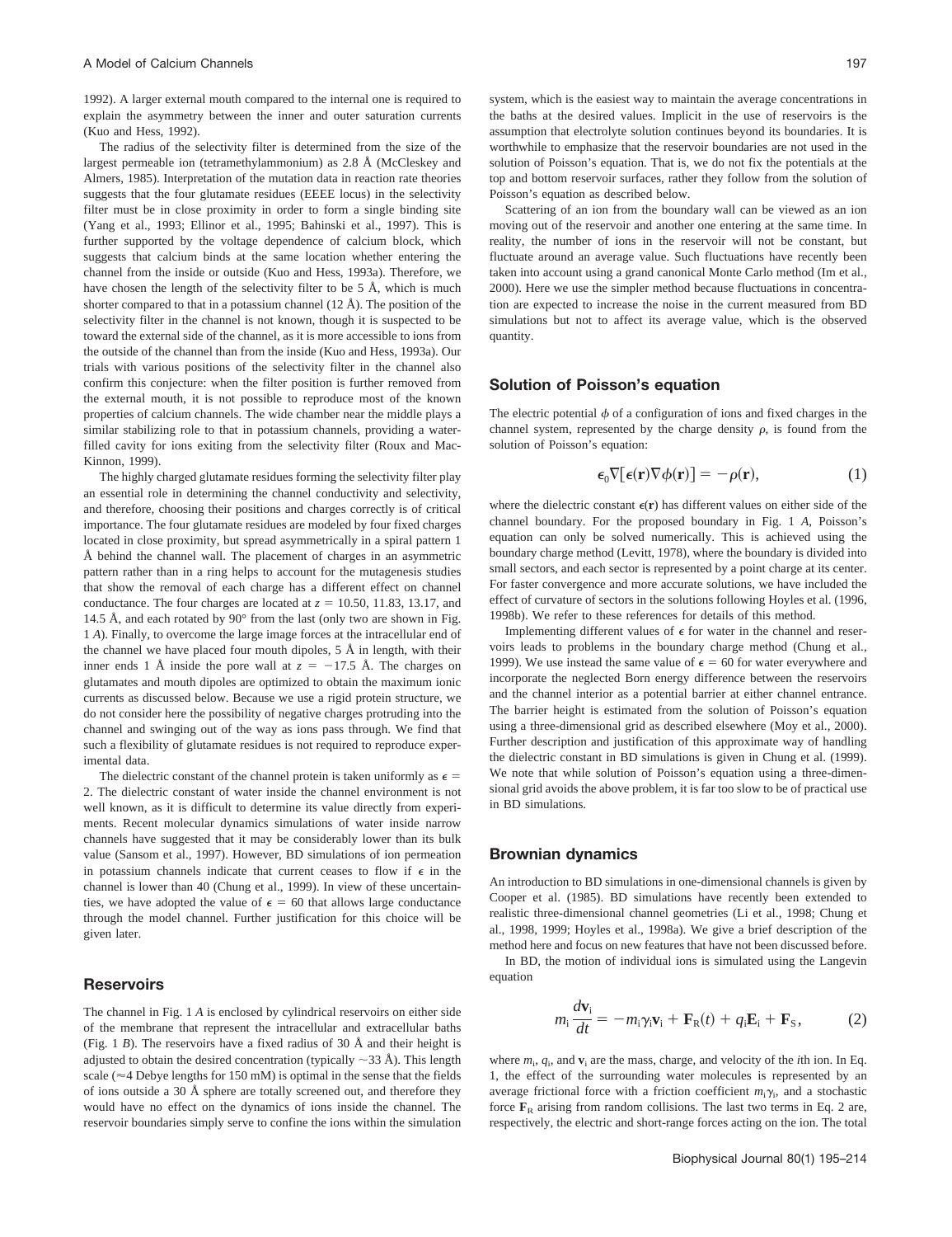electric field at the position of the ion is determined from solution of Poisson's equation, and includes all possible sources due to other ions, fixed and induced surface charges at the channel boundary, and the applied membrane potential. Because solving Poisson's equation at each time step is computationally prohibitive, we store precalculated values of the electric field and potential due to one- and two-ion configurations in a system of lookup tables, and interpolate values from these during simulations (Hoyles et al., 1998a). For this purpose, the total electric potential  $\phi_i$  experienced by an ion *i* is broken into four pieces

$$
\phi_{i} = \phi_{X,i} + \phi_{S,i} + \sum_{j \neq i} (\phi_{I,ij} + \phi_{C,ij}),
$$
 (3)

where the sum over *j* runs over all the other ions in the system;  $\phi_{X,i}$  is the external potential due to the applied field, fixed charges in the protein wall, and charges induced by these;  $\phi_{S,i}$  is the self-potential due to the surface charges induced by the ion *i* on the channel boundary;  $\phi_{I,ij}$  is the image potential due to the charges induced by the ion *j*; and  $\phi_{C,ij}$  is the Coulomb potential due to the ion *j*. The first three potential terms in Eq. 3 are stored in, respectively, 3-, 2-, and 5-dimensional tables (dimension is reduced by one in the latter two cases by exploiting the azimuthal symmetry of the dielectric boundary).

The short-range forces are used to keep the ions in the system and also to mimic other interactions between two ions that are not included in the simple Coulomb interaction. In order to prevent ions from leaving the system, a hard-wall potential is activated when the ions are within one ionic radius of the reservoir boundaries, which elastically scatters them. For the ion-wall interaction  $U_{\text{IW}}$ , we use the usual  $1/r^9$  repulsive potential

$$
U_{\text{IW}}(r) = \frac{F_0}{9} \frac{(R_i + R_w)^{10}}{(R_c(z) + R_w - a)^9},\tag{4}
$$

where  $R_i$  is the ion's radius,  $R_w$  is the radius of the atoms making up the wall,  $R_c(z)$  is the channel's radius as a function of the *z* coordinate, and *a* is the ion's distance from the *z* axis. We use  $R_w = 1.4 \text{ Å}$  and  $F_0 = 2 \times$  $10^{-10}$  N in Eq. 4, which is estimated from the ST2 water model used in molecular dynamics (Stillinger and Rahman, 1974).

At short ranges, the Coulomb interaction between two ions is modified by adding a potential  $U_{SR}(r)$ , which replicates effects of the overlap of electron clouds and hydration. Molecular dynamics simulations show that the hydration forces between two ions add further structure to the  $1/r^9$ repulsive potential due to the overlap of electron clouds in the form of damped oscillations (Guàrdia et al., 1991a, b). These two effects can be approximately represented by

$$
U_{\rm SR}(r) = U_0 \{ (R_c/r)^9 - \exp[(R-r)/c_e] \cos[2\pi (R-r)/c_w] \}.
$$
\n(5)

Here the oscillation length  $c_w = 2.76$  Å is given by the water diameter and the other parameters are determined by fitting Eq. 5 to the potentials of mean force given by Guàrdia et al. (1991a, b, 1993, 1996). Fig. 2 *A* shows a plot of the short-range potential for NaCl solution used in our Brownian dynamics simulations. For anion-cation pairs  $R_c = r_1 + r_2$ , but for like ions the contact distance is pushed further to  $R_c = r_1 + r_2 + 1.6$  Å. The origin of the hydration force *R* is slightly shifted from  $R_c$ ; by  $+0.2$  Å for like ions and by  $-0.2$  Å otherwise. The exponential drop parameter is determined as  $c_e = 1$  Å for all ion pairs. Finally, the overall strength of the potential is  $U_0 = 16.8, 8.5, 1.7, 2.5, 0.8,$  and 1.4 kT for Ca-Cl, Na-Cl, Ca-Na, Na-Na, Ca-Ca, and Cl-Cl pairs, respectively. This potential agrees well with the potential of mean force derived by Guàrdia et al. (1991a, b). The shortrange force in Eq. 2 is determined from the derivatives of the potentials in Eqs. 4 and 5.

The BD simulations using this combination of Coulomb and short-range forces accurately mimic the results of molecular dynamics simulations. In Fig. 2 *B* we show the radial distribution functions for Na-Na, Na-Cl, and Cl-Cl pairs obtained from a 2.5 ns BD simulation of a 1.79 M NaCl



FIGURE 2 Ion-ion forces used in BD simulations. (*A*) The inter-ion potentials for Na<sup>+</sup>-Na<sup>+</sup> (*solid line*), Na<sup>+</sup>-Cl<sup>-</sup> (*dashed line*), and Cl<sup>-</sup>-Cl<sup>-</sup> (*dotted line*) ion pairs are plotted against the ion separation as given by Eq. 5. (*B*) The radial distribution functions for 1.79 M NaCl solution derived from BD simulations (the same line styles as in *A* are used). The locations of the maxima found in the molecular dynamics simulations of Lyubartsev and Laaksonen (1995) are indicated by the arrows at the top of the graph.

solution (22  $Na<sup>+</sup>$  and 22  $Cl<sup>-</sup>$  ions) confined in a large cylinder with a diameter and height of 30 Å. To avoid the edge effects, ions within 8 Å of the boundary at any time step are excluded from the sampling. As expected, the resulting peaks in the distribution function are located at the minima of the potential of mean force, and also closely match those locations found in the radial distribution functions from molecular dynamics simulations of Lyubartsev and Laaksonen (1995) (indicated by the arrows in Fig. 2  $B$ ). Similar results are obtained for CaCl<sub>2</sub> solutions, but because the molecular dynamics simulation results obtained by different groups vary, a comparison similar to Fig.  $2 B$  is not presented for CaCl<sub>2</sub>.

We have found that simpler ion-ion interactions used in BD studies of other channels (e.g., Chung et al., 1998, 1999) are not suitable for use in calcium channels. Contrary to the realistic interaction described above, they allow cations to pass each other in the selectivity filter, thus making it impossible to explain the observed blocking of sodium ions by calcium, and vice versa.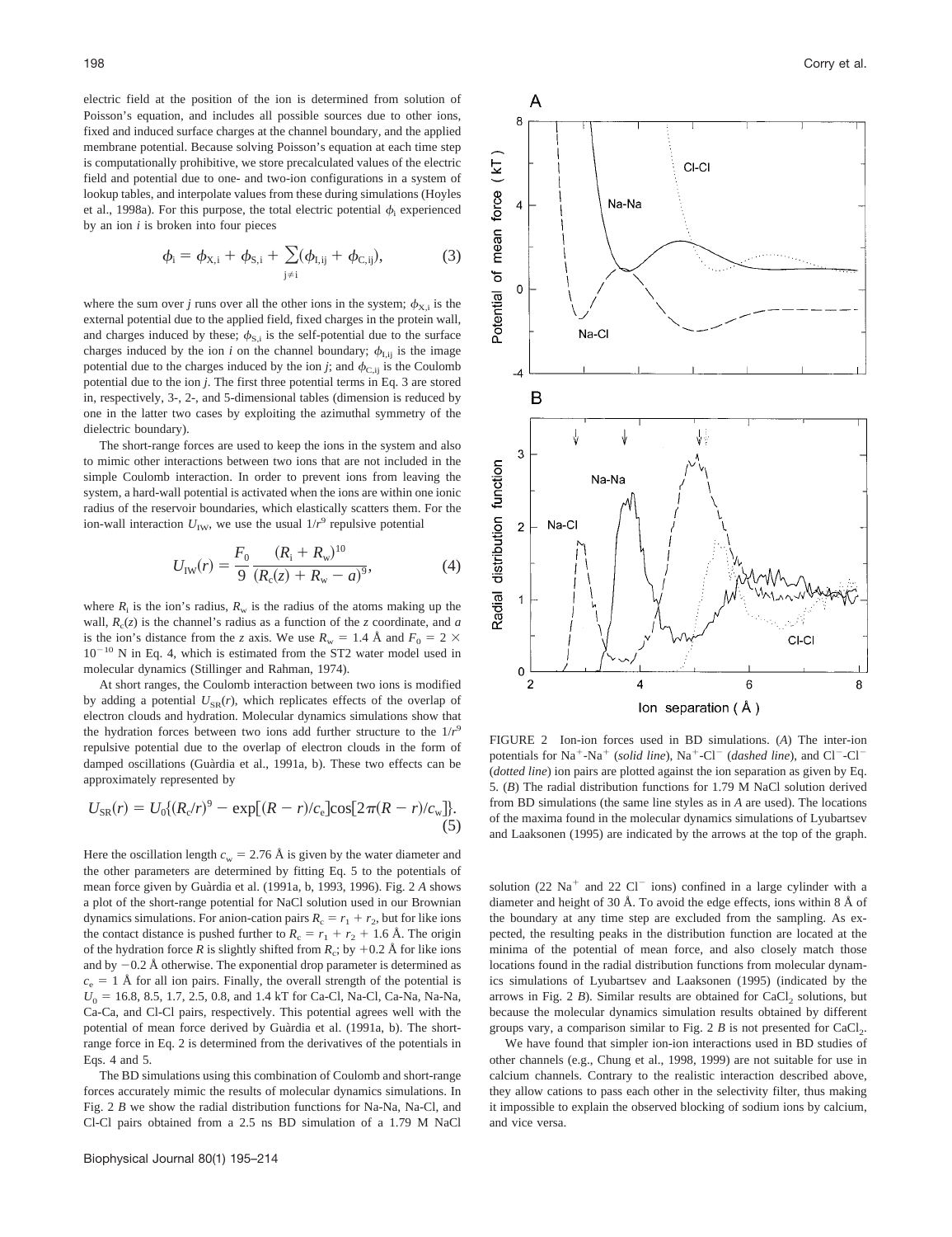The Langevin equation (Eq. 2) is solved at discrete time steps following the algorithm devised by van Gunsteren and Berendsen (1982). To simulate the short-range forces more accurately we use a multiple time step algorithm in our BD code. A shorter time step of 2 fs is used across the channel (between  $z = -25$  to 20 Å) where short-range ion-ion and ion-protein forces have the most impact on ion trajectories. Elsewhere, a longer time step of 100 fs is used. If an ion is inside the short time step region at the beginning of a 100-fs period, then that ion is simulated by 50 short steps while the other ions in the long-time regions are frozen to maintain the synchronicity. Simulations under various conditions, each lasting for one million time steps (0.1  $\mu$ s), are repeated numerous times. Initially, a fixed number of ions are assigned random positions in the reservoirs, with velocities also assigned randomly according to the Maxwellian distribution. The current is determined from the number of ions traversing the channel during the simulation period. To maintain the specified concentrations in the reservoirs, a stochastic boundary is applied: when an ion crosses the channel, say from left to right, an ion of the same species is transplanted from the right reservoir to the left. For this purpose, the ion on the furthermost right-hand side is chosen, and it is placed on the far left-hand side of the left reservoir, making sure that it does not overlap with another ion. The stochastic boundary trigger points, located at either pore entrance, are checked at each time step of the simulation. The sudden disappearance of an ion from the reservoir boundary has a negligible effect on ions in the channel. To give an example, the force between two monovalent ions at 30 Å is  $3 \times 10^{-13}$  N, which is 1000 times smaller than the average random force. The potential change experienced by an ion near the trigger point in the channel is about 3 mV when an ion is removed from one reservoir and placed in the other.

The BD program is written in FORTRAN, vectorized and executed on a supercomputer (Fujitsu VPP-300). The time to complete the simulations depends on how often ions enter the short time step regions. With 48 ions in the system, the CPU time needed to complete a simulation period of 1.0  $\mu$ s (10 million time steps) is roughly 30 h.

A temperature of 298 K is assumed throughout and a list of the other parameters used in the BD simulations is given in Table 1. (Note that the diffusion coefficient is related to the friction coefficient,  $\gamma$ , in Eq. 2 by the Einstein relation.)

## **RESULTS AND DISCUSSION**

## **Channel parameters**

The three channel parameters that are not known experimentally and need to be determined by other methods are the magnitude of the charges on glutamate residues and mouth dipoles, the dielectric constant of water, and the diffusion coefficient of ions in the channel. A straightforward fit of these parameters to the available data is not very satisfactory, since one is likely to find many possible sets that eventually have to be distinguished on their physical merits. Therefore, we prefer using guiding principles such as optimization or a more explicit theory (e.g., molecular dynamics) in estimating these quantities.

**TABLE 1 Parameters used for BD simulations**

|                                                    | $Ca^{2+}$             | $Na+$                 | $Cl^{-}$              |
|----------------------------------------------------|-----------------------|-----------------------|-----------------------|
| Mass $(kg)$                                        | $6.6 \times 10^{-26}$ | $3.8 \times 10^{-26}$ | $5.9 \times 10^{-26}$ |
| <b>Bulk</b> diffusion<br>coefficient $(m^2s^{-1})$ | $0.79 \times 10^{-9}$ | $1.33 \times 10^{-9}$ | $2.03 \times 10^{-9}$ |
| Ionic radii (Å)                                    | 0.99                  | 0.95                  | 1.81                  |

The determination of the molecular structure of the proteins may help to find the magnitude of the charge of residues in the channel. In the meantime, we expect that the charges in the channel would have evolved to maximize the transit rate of calcium ions. In Fig. 3 *A* we show the dependence of the calcium current on glutamate charges. The BD simulation results in this figure are obtained using symmetric 150 mM CaCl<sub>2</sub> or NaCl solutions with an applied field of  $-2 \times 10^7$  V/m (corresponding to a potential



FIGURE 3 Dependence of channel current on fixed charge strengths. (*A*) The current passing through the channel with 150 mM CaCl<sub>2</sub> (filled circles, *left side scale*) and 150 mM NaCl (*open circles*, *right side scale*) under a  $-200$  mV driving potential is plotted against the charge on each of the glutamate groups. The magnitude of the charge on the mouth dipoles is fixed at  $0.6 \times 10^{-19}$  C. Filled circles are obtained from a 1.0  $\mu$ s and open circles from a  $0.5 \mu s$  simulation period. (*B*) The outward (*filled circles*) and inward (*open circles*) current passing through the channel with 150 mM CaCl<sub>2</sub> in the reservoirs and a  $-200$  mV driving force is plotted against the magnitude of the charge on each end of the mouth dipoles. The charge on the glutamates is held at 1.3  $\times$ 10<sup>-19</sup> C. Results are obtained from a 2  $\mu$ s simulation period. Error bars in this and following figures have a length of one standard error of the mean and are not shown when smaller than the data points.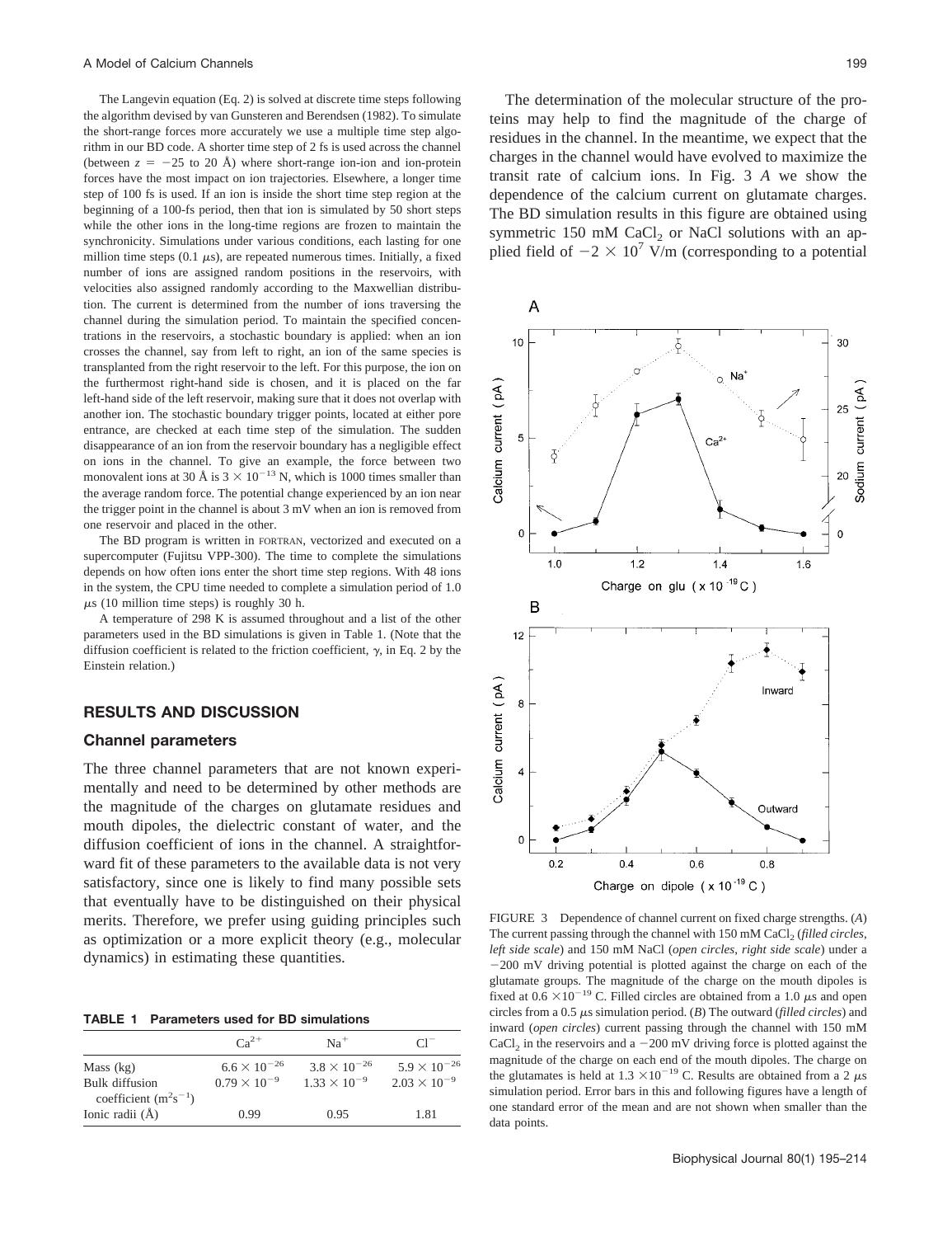of  $\sim$  -200 mV producing an inward current). As the charge on the glutamate groups is systematically increased (while the charge on the mouth dipoles is held fixed), the calcium current found from BD simulations sharply increases from zero to a narrow peak at a charge of  $1.3 \times 10^{-19}$  C before dropping steeply again at greater charge strengths. In fact, no calcium current is measured during our simulations if the charges are  $\leq 1.0 \times 10^{-19}$  C or  $>1.6 \times 10^{-19}$  C. The sodium current also peaks at the same value but conducts over a greater range of glutamate charges, as is shown by the open circles. It is noteworthy that the peak calcium current occurs for such a narrow range of glutamate charges. A fully charged glutamate group has a charge of  $e$  (1.6  $\times$  $10^{-19}$  C). However, in an electrolyte solution the charges are likely to become protonated, leading to a lower effective charge on the residues. (Chen et al., 1996; Morrill and MacKinnon, 1999; Root and MacKinnon, 1994, Chen and Tsien, 1997). As the amount of protonation is not known, we use the optimum value of the glutamate strengths,  $1.3 \times$  $10^{-19}$  C, for the remainder of this study.

In a similar investigation, the strength of the mouth dipoles is varied while the glutamate charges are held fixed at their optimal value. As shown in Fig. 3 *B*, the outward calcium current is critically dependent on the charge strengths, as in the case of the glutamate residues. The current is maximum when a charge of  $0.5 \times 10^{-19}$  C is placed on each of the four dipoles. A further increase in the dipole strength reduces the current rapidly (*filled circle*, Fig. 3 *B*). In contrast, the inward current exhibits a different dependence on the mouth dipole strength (*open circles*, Fig. 3 *B*). The current increases steeply with the dipole strength and then remains constant with a further increase. In all subsequent simulations, we use a charge of  $0.6 \times 10^{-19}$  C, which falls between the optimum values of inward and outward currents and gives close to the maximum value for each.

Molecular dynamics studies of water in spherical cavities (Zhang et al., 1995) and narrow pores (Sansom et al., 1997) suggest that the dielectric constant  $\epsilon$  is substantially reduced from the bulk value. The effect of changing the dielectric constant on the results of BD simulations in narrow pores (the potassium channel) has been examined elsewhere (Chung et al., 1999). This study also found that the optimum charge strengths are insensitive to the value of the dielectric constant. The dielectric constant of water in the channel is chosen as  $\epsilon = 60$ . While this value is rather close to the bulk value, the channel ceases to conduct calcium ions if lower values of  $\epsilon$  are used. For example, when the dielectric constant  $\epsilon$  inside the channel is assumed to be 50 and a potential difference of  $-200$  mV is applied, the current across the channel is only 2.4  $\pm$  0.6 pA, compared to 7.1  $\pm$ 0.6 pA with  $\epsilon$  = 60. With a further reduction of  $\epsilon$  to 40, the current is reduced to  $0.4 \pm 0.2$  pA (during a simulation period of 3  $\mu$ s). Virtually no conduction takes place with an applied potential of  $-100$  mV and  $\epsilon$  of 50. In a simulation

period of 5.5  $\mu$ s, only one calcium ion crosses the channel, resulting in a current of 0.06 pA.

The diffusion coefficient of ions inside the channel can be estimated from molecular dynamics simulations. There are a number of such studies which indicate that the diffusion coefficient is significantly reduced from its bulk value inside narrow channels (Roux and Karplus, 1991; Lynden-Bell and Rasaiah, 1996; Smith and Sansom, 1997, 1999; Allen et al., 1999a, b, 2000b). Allen et al. (2000b) have carried out a systematic study of diffusion coefficients of  $K^+$ , Na<sup>+</sup>, Ca<sup>2+</sup>, and Cl<sup>-</sup> ions in cylindrical channels with radii varying from 3 to 7 Å. Here we use their estimates as a guide and use 0.5 times the bulk diffusion coefficient for calcium ions in the channel chamber ( $-25 < z < 7.5$  Å) and 0.1 times the bulk in the selectivity filter  $(7.5 < z < 20 \text{ Å})$ . Corresponding values of 0.5 and 0.4 times the bulk value are used for sodium. The bulk values are used in the reservoirs for all ions.

In Fig. 4 we illustrate the sensitivity of the channel conductance on the choice of diffusion coefficient. Here the diffusion coefficient of calcium ions is systematically varied from 0.05 to 0.5 times its bulk value in the selectivity filter while it is kept at 0.5 times the bulk in the chamber, and the resulting current is plotted. Contrary to intuitive expectations from continuum theories, the current does not increase linearly with the diffusion coefficient but rather saturates as one approaches toward the bulk value. For example, at the chosen value of 0.1 times the bulk, the calcium current is suppressed by only a factor of 2 rather than 10. This happens because ions have to overcome a potential barrier to conduct, which causes saturation of current in the limit of high diffusion coefficients (ballistic limit). Thus, we expect



FIGURE 4 Dependence of calcium current on the ion diffusion coefficient in the narrow neck region of the channel (7.5  $\AA < z < 20$ ) plotted as a fraction of its bulk value ( $0.79 \times 10^{-9}$  m<sup>2</sup> s<sup>-1</sup>). A concentration of 150 mM CaCl<sub>2</sub> is maintained in the reservoirs and a  $-200$  mV driving force is used. Results are obtained from a  $2 \mu s$  simulation period.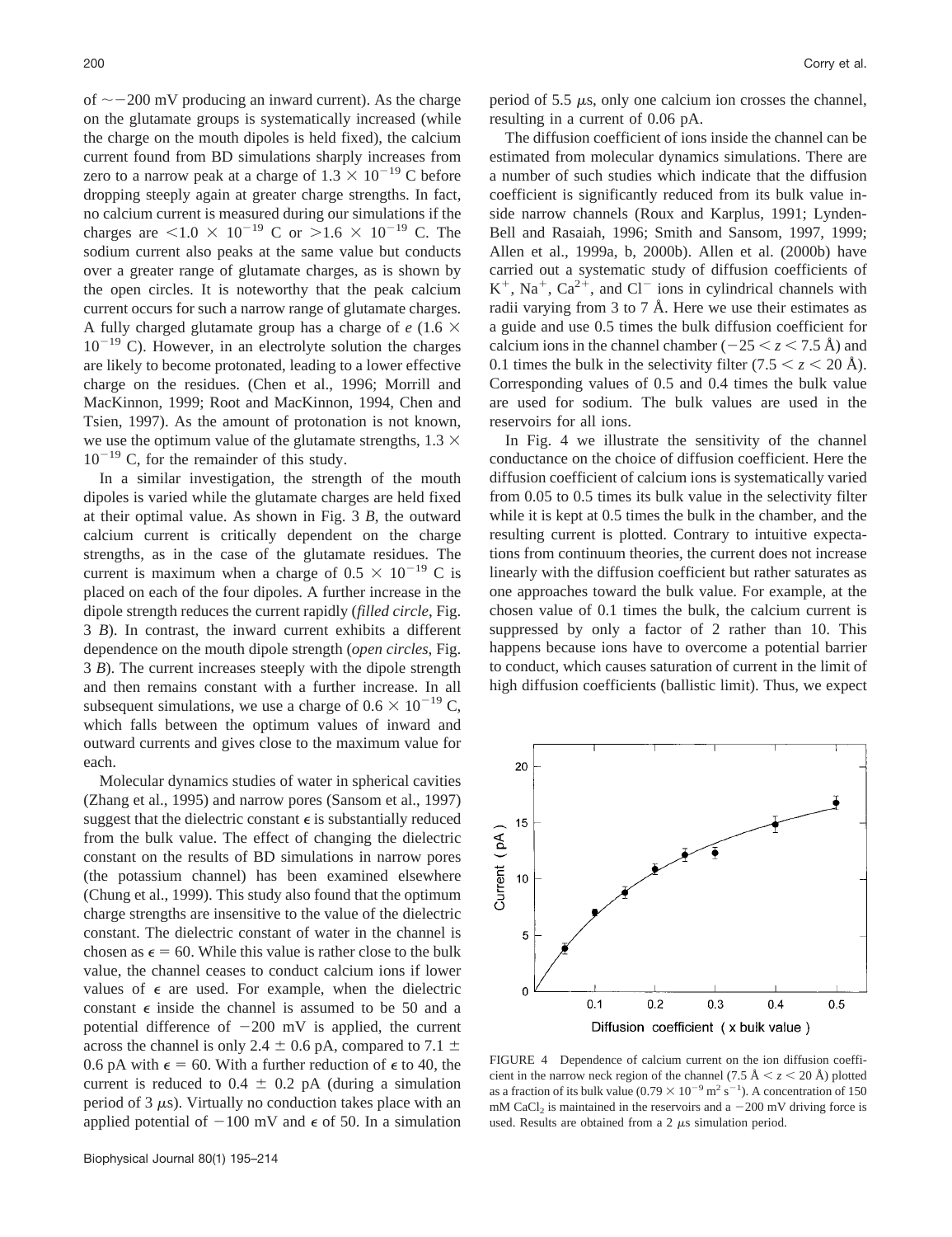the results presented in this paper to be quite robust against variations in the diffusion coefficients.

## **Permeation of calcium and sodium ions**

The ion-channel and ion-ion interactions hold the clue to understanding ion permeation mechanisms in channels. Therefore, we first present a detailed study of multi-ion potential energy profiles in the model channel to gain some useful insights. A quantitative description of ion permeation that includes the effects of the thermal motion of ions and their interaction with water molecules requires a dynamic approach, which will be discussed in the following sections by performing BD simulations.

# *Energy profiles*

The ion-channel interaction has basically two components: a repulsive force due to the induced charges on the protein boundary and the electrostatic interaction of the ion with charge residues and dipoles in the channel wall. The simple Coulomb interaction between two ions is modified in the channel environment because they also interact via the surface charges induced by each other. All these effects are properly taken into account by solving Poisson's equation with appropriate boundary conditions as mentioned in the Methods section.

For a single ion, a potential energy profile is constructed by calculating the potential energy of the ion held at a fixed *z* position far from the channel and then repeating these calculations at discrete  $(1 \text{ Å})$  steps as the ion approaches the channel. While the main pathway of ions in the channel is along the central axis, due to asymmetric placement of glutamates, an ion's equilibrium position could deviate from the central axis by  $\sim$ 1 Å near the selectivity filter. To take this effect into account, the ion is held fixed only in the *z* direction, but allowed to move in the *x* and *y* directions to ensure that it is equilibrated in the *x-y* plane. To construct multi-ion profiles, one or more ions are placed in the channel at equilibrium positions and the potential energy of another ion is calculated as it is brought into the channel in 1 Å steps. Before calculating the potential energy of this ion at each fixed position, the ions in the channel are always equilibrated so that the force on them is zero and the system energy is at a minimum. As in the single ion case, only the *z* position of the external ion is fixed, and it is allowed to equilibrate in the *x-y* plane. The profile constructed in this way is equivalent to the total electrostatic energy required to bring the charge on the ions from infinity in infinitesimal amounts. The method used in minimizing the energy is detailed elsewhere (Chung et al., 1999).

The profile for an ion moving across the channel with no fixed charges in the walls is shown in Fig. 5. An ion entering the channel meets a steeply rising potential barrier, which is proportional to the square of the ion charge. Thus



FIGURE 5 Electrostatic energy profile of an ion traversing the channel. The potential energy of an ion held at 1 Å intervals in the *z* direction but allowed to move to its minimum energy position in the *x* and *y* directions is plotted for a calcium ion (*solid line*, *a*) and a sodium ion (*dashed line*, *b*) in the absence of any fixed charges. When the glutamate groups and mouth dipoles are included, as shown in the inset, the profiles are replotted for calcium (*solid curve*, *d*) and sodium ions (*dashed line*, *c*). No applied potential is used. We note that  $1 \text{ kT} = 4.11 \times 10^{-21} \text{ J}$ .

the barrier height for calcium ions (28 kT, *solid curve labeled a*) is four times larger than sodium ions (7 kT, *dashed curve labeled b*). When the ring of four mouth dipoles and four glutamate charges are included in the model, this barrier is turned into a deep well. Again this well is deeper for divalent ions (58 kT, *solid curve labeled d*) than for monovalent ions (36 kT, *dashed curve labeled c*), though the difference is much less pronounced because ion-charge residue interaction is proportional to the ion charge (the energy difference between *a* and *d* is exactly twice that between *b* and *c*). For both types of ions, the well is deep enough so that a single ion would be permanently trapped in the selectivity filter.

Once an ion has entered the energy well, a second ion will see a very different profile, altered by the presence of the first. The profile seen by a second calcium ion when a first ion is in the energy well under a driving potential of  $-100$ mV is shown in Fig. 6. The curve on the right (*dashed*) shows the potential energy of the second ion as it approaches the channel from the right, while the one on the left (*solid*) shows the same when the first ion moves out of the channel to the left. Clearly, both ions can still reside in local energy minima indicated by the arrows in the figure. The ion in the left well faces an energy barrier of  $\sim$ 4.7 kT, which it can surmount as a result of their random motions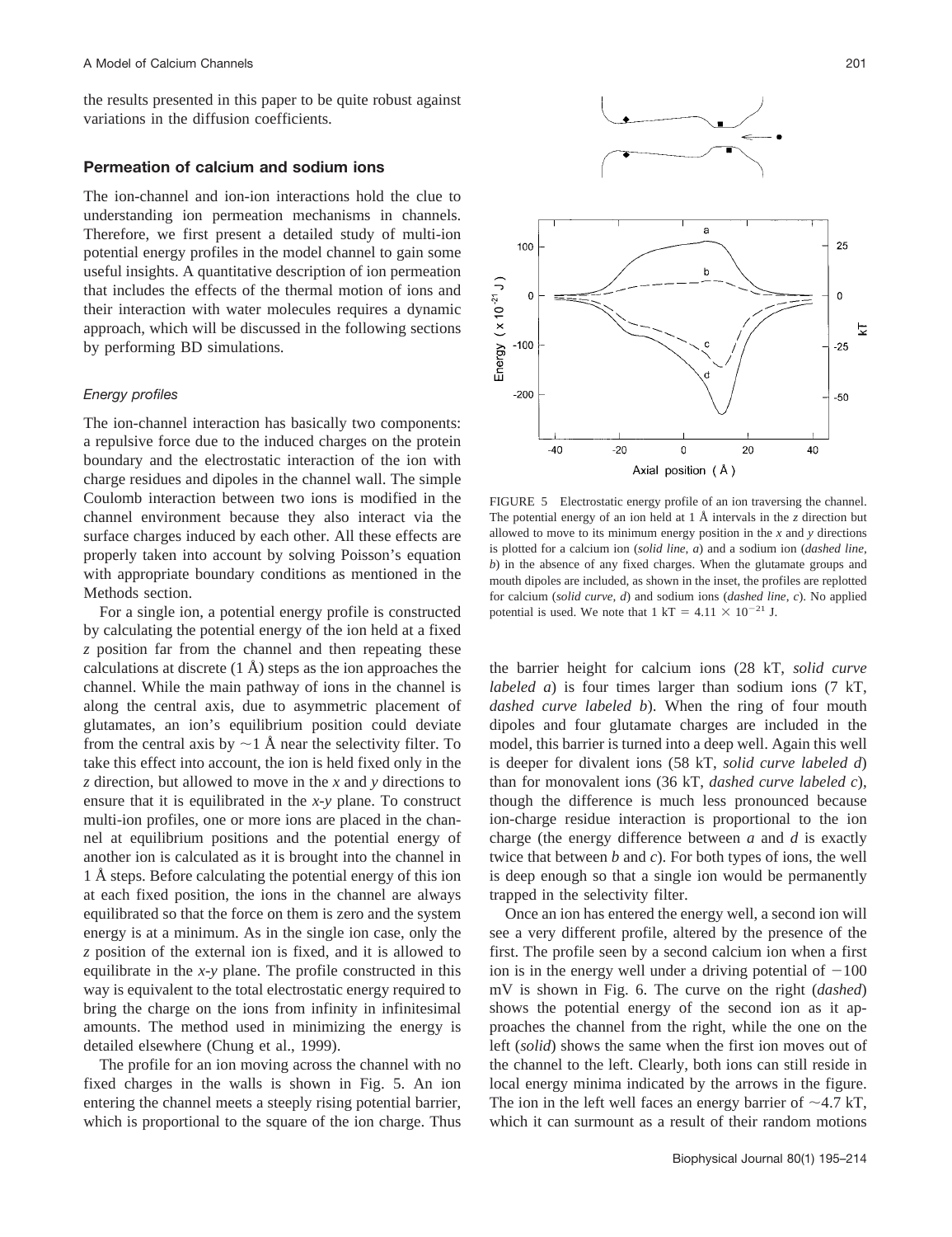

FIGURE 6 Electrostatic energy profiles with two calcium ions in the channel under  $a - 100$  mV driving force. The potential energy of a calcium ion entering the channel is calculated at 1 Å intervals along the *z* axis while another calcium ion is resident in the filter (*dashed curve*). Similarly, the potential energy encountered by the left-hand calcium ion as it attempts to cross-the channel is calculated at 1 Å intervals (*solid curve*). The second ion is allowed to move to its minimum energy position in the narrow channel neck in both cases. The equilibrium positions of the two calcium ions in the channel are indicated by the arrows. It should be noted that these are two distinct curves and the driving potential cannot be calculated from the total energy drop from right to left.

and the mutual Coulomb repulsion. Once this happens, the ion on the left will move toward the interior mouth of the channel under a steep potential gradient. When the channel is occupied by two calcium ions, a third ion meets a very steep barrier, preventing its entry into the channel. The above study of multi-ion potential energy profiles thus indicates that the conduction of divalent ions is most likely to be a two-ion process.

For monovalent ions a different picture emerges. The well is in fact deep enough (20 kT) to hold two ions in a stable configuration at  $z = 9$  and 13 Å, as indicated by the lower curves in Fig. 7. The two disjointed curves again correspond to the second ion being brought into the channel from the right (*dashed*) and the first exiting to the left (*solid*), respectively. In the absence of divalent ions, two monovalent ions are most likely to be found at these positions. When two monovalent ions are in the channel, the profile seen by a third ion is also shown in Fig. 7 (*upper curves*). In this case there is no longer a large potential well in the selectivity filter, and only a very small energy barrier (1 kT) preventing the left-most ion in the filter moving to the small well at the interior region created by the mouth dipoles. So the conduction of monovalent ions is expected



FIGURE 7 The energy profiles as in Fig. 6 except for a sodium ion with one (*lower curves*) or two (*upper curves*) other sodium ions in the channel neck. An applied potential of  $-100$  mV is used. The equilibrium positions of the resident sodium ion(s) when the test ion is in the reservoir are indicated by the upward arrows.

to be a three-ion process, and because they face a smaller barrier, their permeation rate should be much higher than the divalent ions.

#### *Current-voltage relationships*

We study the conductance properties of calcium and sodium ions under various conditions by performing BD simulations. The current-voltage relationships shown in Fig. 8, *A* and *B* are obtained using symmetrical solutions of 150 mM  $CaCl<sub>2</sub>$  or 150 mM NaCl, respectively, and are fitted by the solid lines. Because the calcium current is so small at low applied potentials, it takes exorbitant amounts of simulation time to gain reliable statistics. For this reason values lower than  $+80$  mV and  $-60$  mV are not shown. The currentvoltage relationship for the sodium current is fairly linear through the origin, although it does show some degree of nonlinearity at large applied voltages. In contrast, the calcium current deviates noticeably from an ohmic relationship as the applied potential is increased beyond  $\pm 100$  mV. This superlinearity is a result of the large energy barrier in the channel, which presents less of an impediment to ion movement as the driving potential is increased (Chung et al., 1998). In both relationships there is a small asymmetry between the inward and outward currents. The currentvoltage relationships obtained experimentally from L-type calcium channels appear to exhibit less asymmetry for both sodium and calcium ions (Rosenberg et al., 1986; Rosen-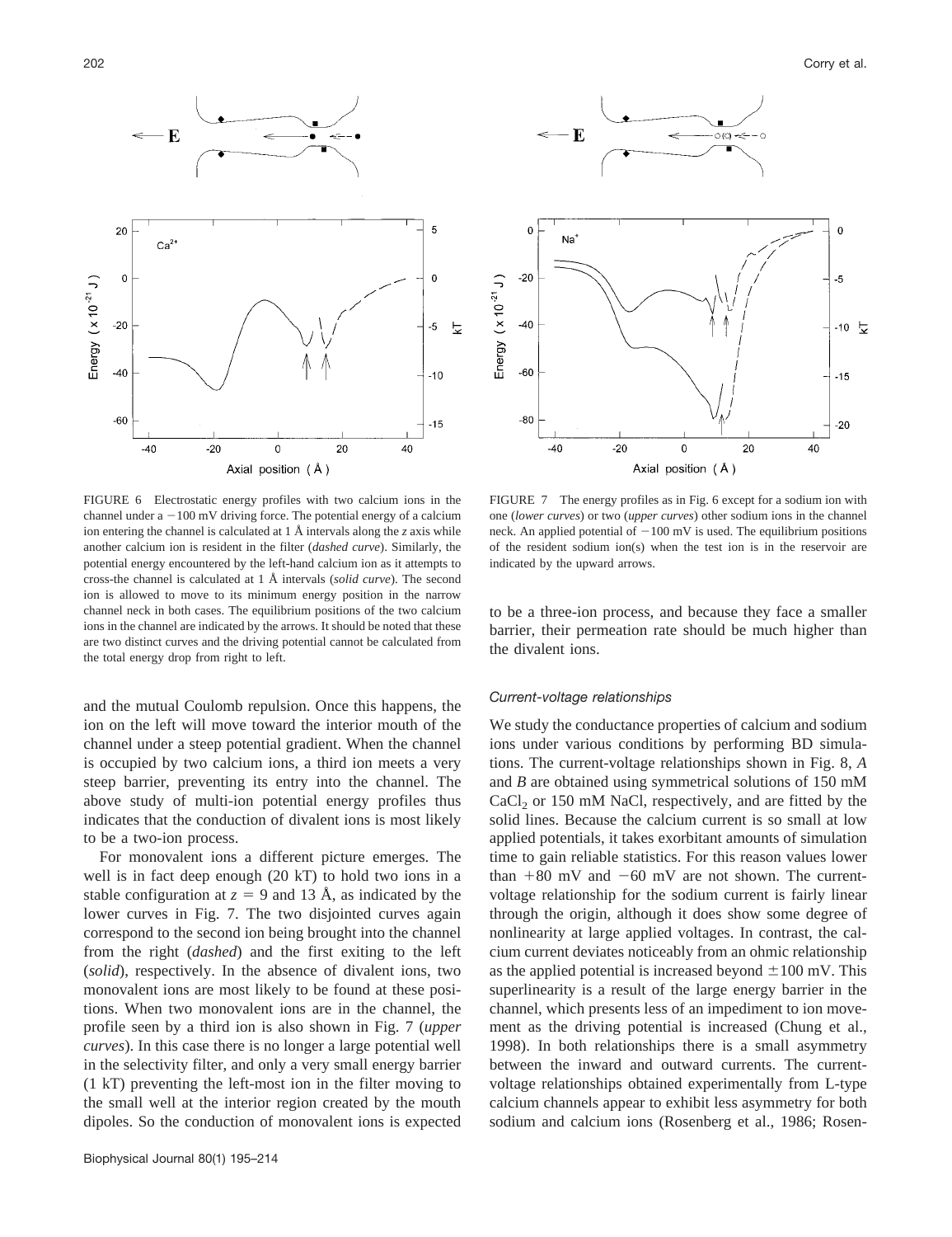

FIGURE 8 Current-voltage relationships. The magnitude of the current passing through the channel with a symmetric solution of (*A*) 150 mM  $CaCl<sub>2</sub>$  and ( $B$ ) 150 mM NaCl in both reservoirs is plotted against the strength of the driving potential. The experimental results of Rosenberg and Chen (1991) in similar conditions are shown in the insets for comparison. A simulation period of 4 to 8  $\mu$ s is used for calcium and 0.5  $\mu$ s for sodium.

berg and Chen, 1991). We find from BD simulations that the symmetry of the calcium current depends crucially on the position and strength of the mouth dipoles. Thus any discrepancy between the experimental findings and the results of our simulations can be improved by adjusting these. With less charge on the dipoles the outward current becomes greater and the inward current smaller (see Fig. 3 *B*).

Also, moving the dipoles closer to the interior mouth of the channel produces greater rectification, the inward current becoming much larger than the outward.

At  $-120$  mV and with 150 mM solution, the inward currents for calcium and sodium are, respectively,  $1.2 \pm 0.2$ pA and  $14.7 \pm 1.6$  pA, giving the respective conductance values of 9.7 pS and 122 pS. These values are fairly close to the experimentally determined values of 8–9 pS for calcium with 100–110 mM solution and 85–90 pS for sodium in 150–200 mM solution (Hess et al., 1986; Rosenberg and Chen, 1991, Nilius et al., 1985). The superlinearity seen at large applied potentials has been observed in the *I*-*V* curves with symmetric solutions (Rosenberg and Chen, 1991), which are reproduced for calcium and sodium in the insets of Fig. 8, *A* and *B*.

#### *Ions in the channel*

The average distribution of ions in the channel for calcium and sodium ions under a  $-200$  mV applied voltage is shown in Fig. 9, *A* and *B*, respectively. To find the average number of ions in each section of the channel, we divide it into 30 layers of thickness 1.6 Å as indicated in the inset, and compute the average number of ions in each layer throughout the simulation. For calcium ions, there are on average 1.9 ions in the channel, occupying the narrow selectivity filter most of the time. The ion distribution shows two clear peaks, indicating where the ions are most likely to be found at each end of the filter. Again, this supports the conclusion that calcium conduction requires multiple ions. For sodium there are on average 3.1 ions in the channel, and again the ions are most likely to be found in the narrow section. Sodium ions are more likely to occupy the interior end of the channel than the calcium ions, which can be easily understood in terms of the two- and three-ion profiles in Figs. 6 and 7, respectively.

Our BD simulations support the conjectures derived from the potential energy profiles, that conduction is achieved by the interaction between multiple ions in the channel, and that the channel is always occupied by one or more ions. For 150 mM CaCl<sub>2</sub> or 150 mM NaCl at  $-200$  mV, the relative time the narrow section of the channel  $(4 < z < 18.5 \text{ Å})$  is occupied by one or more ions is shown in Table 2. That the filter is so often multiply occupied by calcium suggests that the time taken for one of the ions to move out of the filter, over the energy barrier toward the interior mouth, is one of the rate-limiting steps. This is shown more conclusively below. For sodium the filter is again occupied most commonly by two ions, suggesting that once a third ion enters conduction happens quite quickly. The different times between when an ion enters the channel and an ion traverses it for calcium and sodium reflects the different energy barriers presented in each case: sodium conducts much more quickly as it sees a much lower barrier.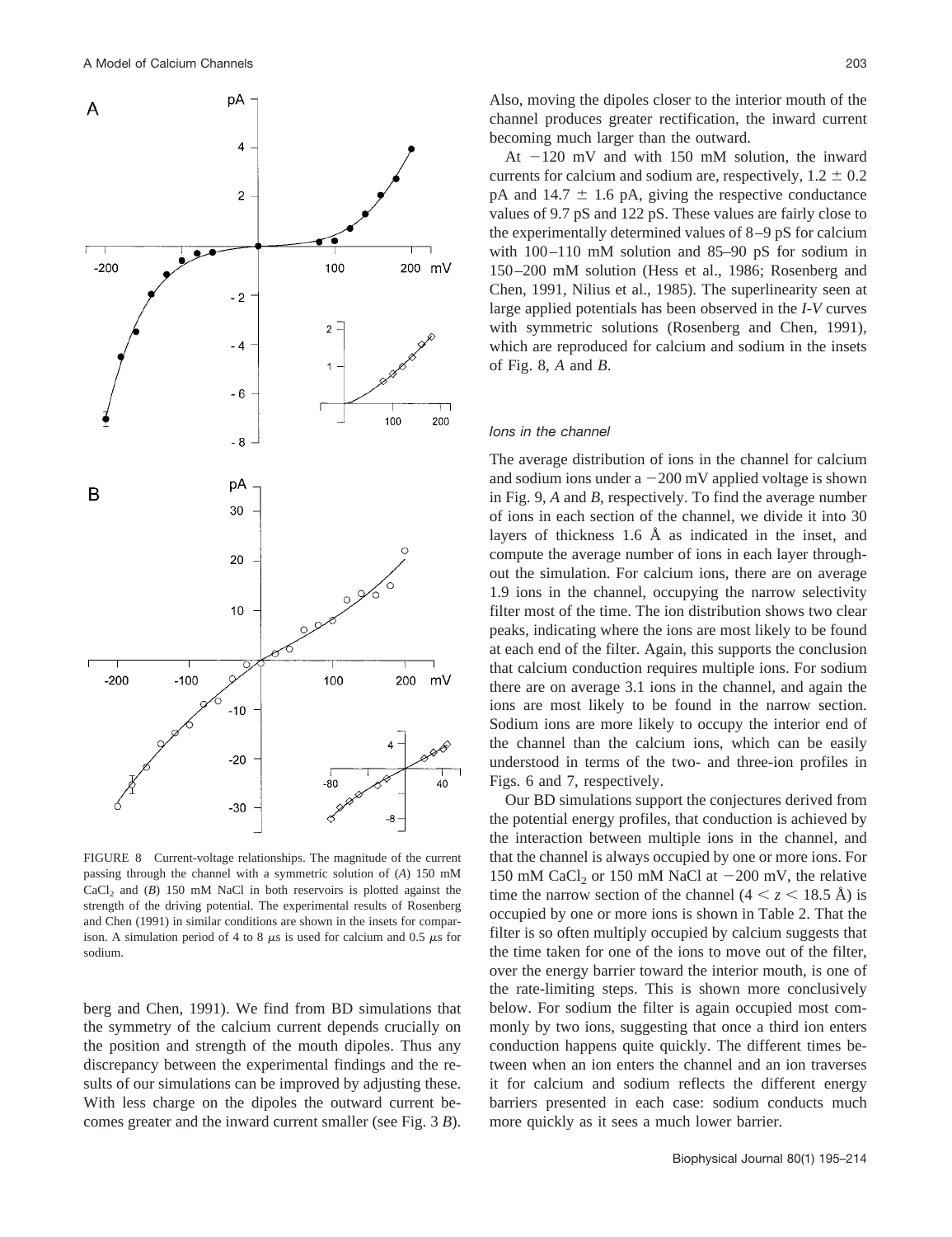

FIGURE 9 Average number of ions in the channel with an applied potential of  $-200$  mV. The channel is divided into 30 sections, as shown in the inset, and the average number of ions in each calculated over a simulation period (0.5  $\mu$ s) with (*A*) 150 mM CaCl<sub>2</sub> and (*B*) 150 mM NaCl in the reservoirs.

Under a  $+200$  mV driving force producing an outward current the distribution of ions in the channel is very different, as is shown for calcium and sodium in Fig. 10, *A* and

**TABLE 2 Relative time selectivity filter is occupied by one,** two, or three ions in 150 mM CaCl<sub>2</sub> or 150 mM NaCl

|                                  | No. ions in filter |     |     |  |
|----------------------------------|--------------------|-----|-----|--|
|                                  |                    |     |     |  |
|                                  | 26%                | 74% | 0%  |  |
| $\text{Ca}^{2+}$ Na <sup>+</sup> | 5%                 | 77% | 18% |  |



Channel layers

FIGURE 10 Average number of ions in the channel as in Fig. 9 except with an applied potential of  $+200$  mV with (*A*) 150 mM CaCl<sub>2</sub> and (*B*) 150 mM NaCl in the reservoirs.

*B*. With 150 mM CaCl<sub>2</sub> in the reservoirs there are still on average 1.9 calcium ions in the channel, but rather than being predominantly located in the narrow neck of the channel, as was the case in an inward current, the ions are now almost equally likely to be found near the internal channel mouth as in the narrow filter. Indeed, the region near the internal mouth is occupied 85% of the time. The filter is always occupied, but, in contrast to the situation with an inward current, usually by only one ion (95% of the time). For sodium, the distribution of ions in the channel is very similar under either a  $-200$  or  $+200$  mV driving potential. As the energy barriers in the channel are small for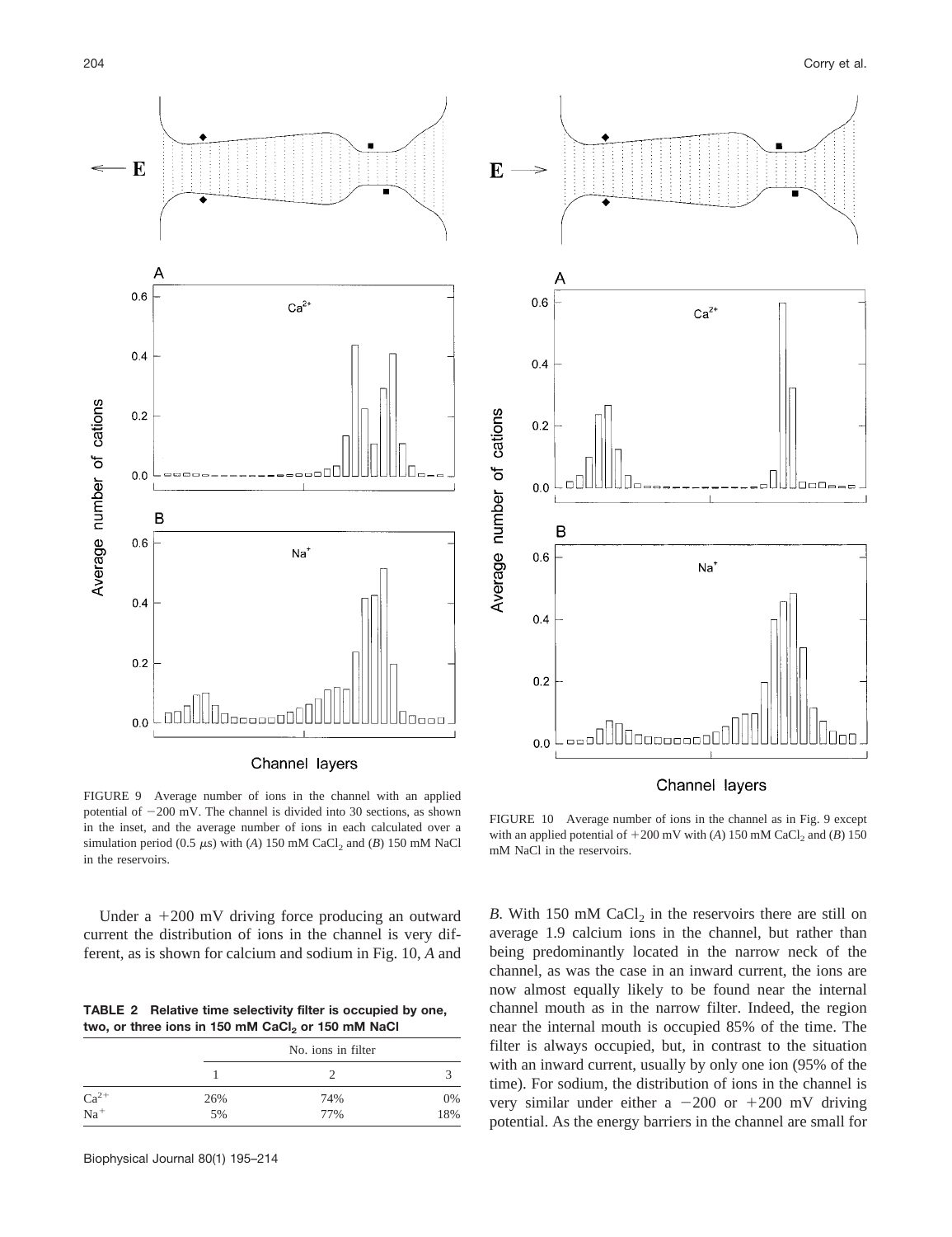sodium, the effect of the driving potential on the barriers does not significantly alter where ions are likely to be found.

To demonstrate more explicitly the rate-limiting steps for inward and outward calcium currents, we show in Fig. 11 the time taken for different permeation events. Fig. 11 *A* shows the energy profile presented to a calcium ion as in Fig. 6, except under a  $-200$  mV driving potential. The height of the central barrier,  $V_B$ , is 2.9 kT. Given that the narrow section of the channel is always occupied, the time for a conduction event can be broken into two parts:  $\tau_1$ , the time for a second calcium ion to enter the filter from the reservoir; and  $\tau_2$ , the time for one of the ions in the filter to move across the central energy barrier once the second ion



FIGURE 11 Rate-limiting steps for ion permeation. The energy profile presented to a calcium ion as in Fig. 6 and the main time-consuming steps for ion permeation are shown for (*A*) a  $-200$  mV and (*B*) a  $+200$  mV driving potential. In *A* the ions permeate from right to left and meet a central energy barrier  $V_B = 2.9$  kT. In *B* the ions permeate in the opposite direction and meet a barrier of 3.7 kT. The time taken for a second ion to enter the channel,  $\tau_1$ , and the time for an ion to cross the central barrier,  $\tau_2$ , are indicated.

has entered, as indicated in the figure. From a conditional probability analysis of the ion trajectories in our BD simulations, we find that  $\tau_2$  takes an average of 33 ns, or 74% of the average conduction time of 45 ns, making it the ratelimiting step. The time for the second calcium ion to enter,  $\tau_1$ , takes most of the remaining time (11 ns), indicating that once an ion crosses the central barrier it exits the channel almost instantaneously. This can also be seen in Fig. 9 *A*, which indicates that calcium ions rarely occupy the lefthand end of the channel. That the time spent waiting for one of the ions to cross the center of the channel is the ratelimiting step for inward currents raises the question of whether an ion moves across the barrier by its own thermal motion and the Coulomb repulsion of the second calcium ion, or whether it requires additional repulsion from a third ion entering the channel vestibule. A conditional probability analysis of how many ions are in the right-hand half of the channel  $(0 < z < 25 \text{ Å})$  while the innermost calcium ion is crossing the central barrier  $(-10 \le z \le 0 \text{ Å})$  shows that 99% of the time there is only one ion, and so the entry of a third ion into the channel is not required for calcium transit.

A similar analysis is shown for a  $+200$  mV driving potential creating an outward current in Fig. 11 *B*. The conduction process is divided into the time for an ion to enter the left-hand end of the channel,  $\tau_1$ , and the time for it to move across the central energy barrier ( $V_B = 3.7$  kT) into the filter,  $\tau_2$ , as indicated. Again, the rate-limiting step is the time to climb the central barrier,  $\tau_2$ , which takes an average of 61 ns, accounting for 85% of the total conduction time (81 ns). The time spent waiting for an ion to enter the internal mouth of the channel accounts for most of the remaining time (16 ns), indicating that once two ions enter the filter, one quickly exits. This is clearly explained by examining the energy profile, which shows that there is virtually no barrier preventing this external exit.

Because climbing over the central barrier is the ratelimiting step in calcium permeation, calcium conductance will depend crucially on the barrier height. The height of the barrier,  $V_{\rm B}$ , decreases fairly linearly for both inward and outward currents as the driving potential is increased, which, not surprisingly, results in larger currents. However, this does not mean that the current will also vary linearly, as can be seen in the current-voltage curves (Fig. 8).

#### *Conductance-concentration relationships*

If the transport of ions is dependent on two processes, one of which depends on concentration (access to the channel) and one which does not (permeation in the channel), then we expect the current *I* to eventually saturate with increasing ion concentration *c*, leading to a current-concentration relationship of the Michaelis-Menten form (Chung et al., 1999):

$$
I = \frac{I_{\text{max}}}{1 + K_s/c}.\tag{6}
$$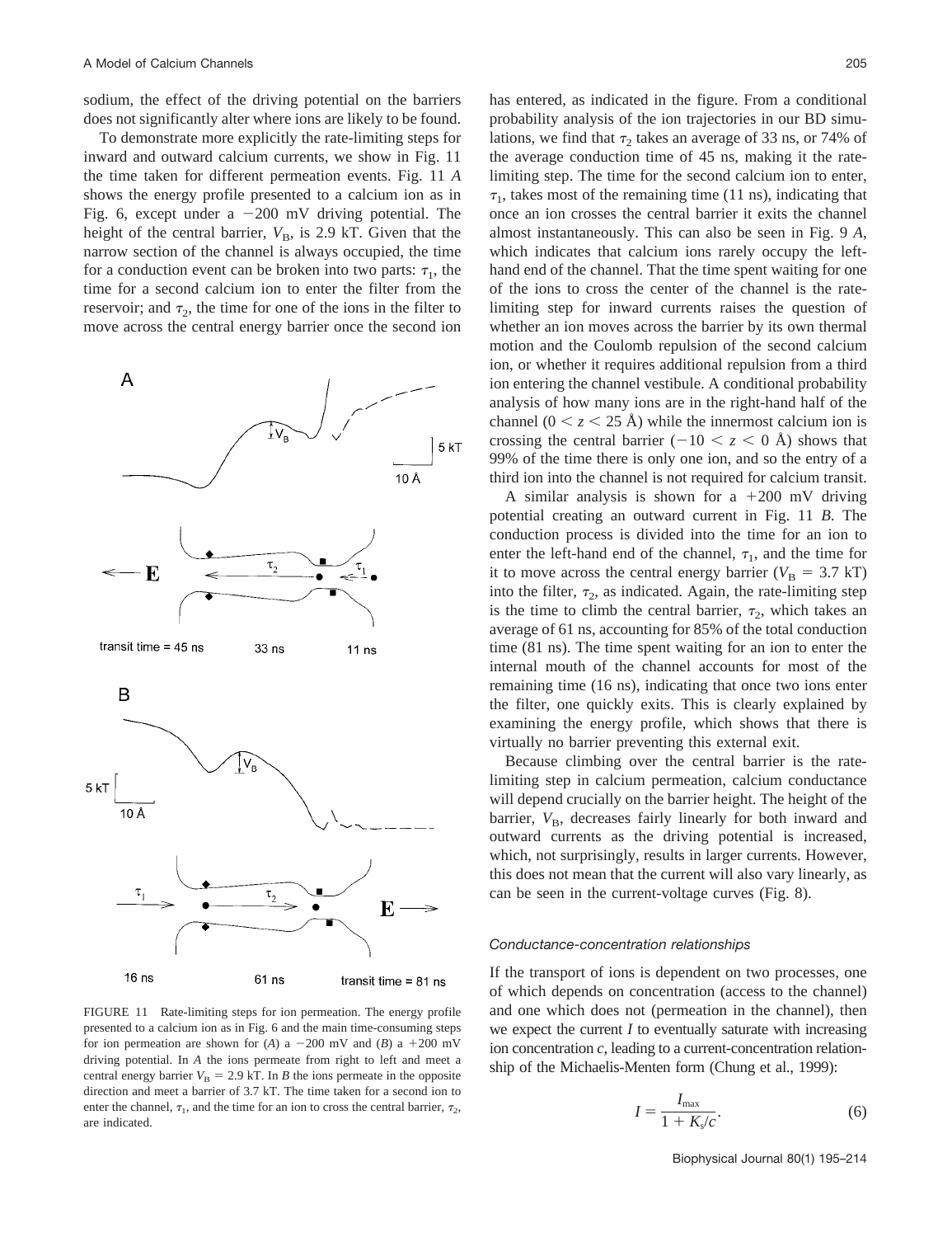Here  $I_{\text{max}}$  denotes the saturation current and  $K_s$  the halfmaximum concentration.

The current-concentration relationship found from BD simulations indeed has this form and is in close agreement with the experimentally observed shape (Hess et al., 1986; Ganitkevich and Isenberg, 1990). In Fig. 12 *A* the currentconcentration relationships obtained from BD simulations (*filled circles*) are compared to the experimental results of Hess et al. (1986) (*diamonds* and *dotted line*). The BD data have been fitted using Eq. 6 (*solid line*) with a maximum current  $I_{\text{max}} = 7.5$  pA and point of half-maximum  $K_s =$ 13.9  $\pm$  2.5 mM. This compares well with the  $K_s$  value of 13.9 mM quoted by Hess et al. (1986). The different scales in the figure arise as a higher applied potential is used for the BD simulations as required to obtain reliable statistics with a limited amount of computer time.



FIGURE 12 Current-concentration relationships. The current obtained with symmetrical solutions of varying concentrations of (A) CaCl<sub>2</sub> (filled *circles*) and (*B*) NaCl (*open circles*) in the reservoirs. An applied field of  $-200$  mV is used and the data points are fitted by the solid line using Eq. 9. In *A* the experimental data of Hess et al. (1986) are shown by the open diamonds and dashed line for comparison. Note that the different scales on the simulation and experimental results are largely due to the different applied potentials in each case. For the BD results a simulation period of  $4-8$   $\mu$ s and 0.5  $\mu$ s are used for calcium and sodium, respectively.

The current-concentration relationship found with BD simulations for sodium has a similar shape but saturates much more slowly, as can be seen in Fig. 12 *B*. Again, this is fitted by a Michaelis-Menten equation with the value  $I_{\text{max}} = 71 \text{ pA}$  and  $K_s = 240 \text{ mM}$ . In both plots, a driving force of  $-200$  mV is used.

## **Mixtures of calcium and sodium ions**

It is important to see whether our model channel can account for experimental results with more than one ion species present. In particular we look at mixtures of calcium and sodium ions as an example of selectivity between monovalent and divalent ions. To answer such questions as the effect of each type of ion on the permeation of the other and the competition between different types of ions to access the selectivity filter, we again first consider potential energy profiles for mixed ions and then carry out BD simulations.

## *Energy profiles for mixed ions*

First we look at the energy profiles with a mixture of calcium and sodium ions to gain an intuitive picture of how the presence of calcium ions may affect the permeation of sodium ions. We construct the energy profiles shown in Fig. 13 for a sodium and a calcium ion entering a channel occupied by an ion of the other species so that we can compute the energy required to push a resident calcium ion out of the channel. In this and the following figures, a potential of  $-100$  mV is applied. The profile on the right between  $z = 14-40$  Å (*dashed line*) shows the potential energy of a sodium ion as it is moved in 1 Å steps from the reservoir, while the resident calcium ion is allowed to adjust its position so as to minimize the total energy of the system. The initial position of the calcium ion is indicated as a filled circle in the inset and the positions of the sodium ion approaching from the reservoir toward the calcium ion are indicated by the open circle. The profile on the left (*solid line*) represents the energy barrier seen by the calcium ion as it moves out toward the intracellular space in 1 Å steps while the sodium ion is allowed to adjust its position so as to minimize the total energy of the system. Not surprisingly, the channel can easily hold a calcium and a sodium ion in stable equilibrium. The difference from the two calcium ion case (Fig. 6) is that the barrier faced by the calcium ion on the left is increased from 5 to 16 kT in the present case, which is insurmountable. Clearly, the Coulomb repulsion provided by a sodium ion is inadequate for ejecting the resident calcium ion from the selectivity filter.

If another sodium ion is brought in from the extracellular reservoir while a calcium and a sodium ion are resident on the left and right sides of the selectivity filter, respectively, it meets a steeply rising Coulomb barrier. In fact, unlike all the previous cases shown in Figs. 6, 7, and 13, there is no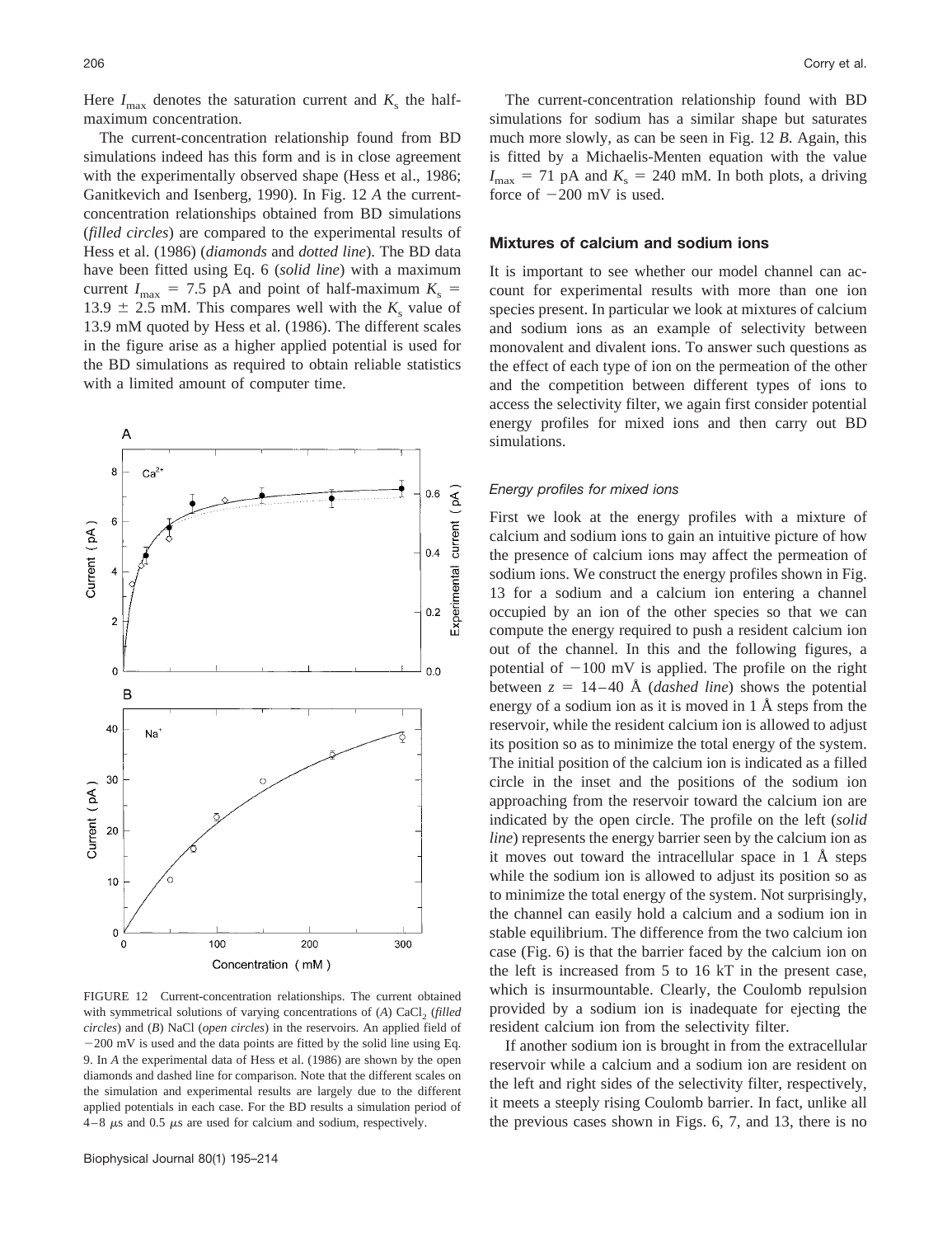

FIGURE 13 Energy profiles indicating calcium block. The right curve (*dashed line*) shows the potential energy of a sodium ion given that there is a calcium ion in the filter as indicated in the inset. The left curve (*solid line*) shows the potential energy of a calcium ion given that there is a sodium ion in the filter. The energies are calculated at 1 Å intervals as in Fig. 5 under a  $-100$  mV driving potential.

stable equilibrium for one calcium and two sodium ions in the channel. The Coulomb barrier prevents the second sodium ion from moving toward the channel interior so that it is unable to dislodge the calcium ion from its minimum energy position. Even if a second sodium ion enters the exterior mouth through random motions, this will be a temporary event as it will be ejected quickly under the strong Coulomb repulsion from the resident ions. Thus, we expect from the study of the energy profiles that once a divalent ion enters the selectivity filter of the channel, it will permanently block the passage of monovalent ions.

We next examine whether the presence of one or more sodium ions in the channel is likely to block the passage of calcium ions. As before, we place one sodium ion in the selectivity filter and examine the profile encountered by a calcium ion as it enters from the right (*solid line* in Fig. 14 *A*), and the profile encountered by a sodium ion as it attempts to traverse the channel under the influence of the electric field and the repulsive Coulomb force exerted by the calcium ion (*dashed line* in Fig. 14 *A*). The calcium ion sees a large potential drop attracting it into the channel and there is only a small barrier preventing the sodium ion from exiting the channel. Thus, a single sodium ion in the filter will not prevent a calcium ion entering. The same conclusion is reached with two sodium ions in the channel (Fig. 14 *B*). The calcium ion still sees an attractive potential (*solid line*) and will easily access the channel. The profile on the left (*dashed line*) shows the potential energy of the inner sodium ion as it attempts to exit the channel to the intra-



FIGURE 14 Energy profiles as in Fig. 13 except with a calcium ion on the right side of either (*A*) one, or (*B*) two sodium ions as shown in the inset.

cellular side. As this is a well rather than a barrier, the left-most sodium ion will be easily pushed out once a calcium ion enters the channel. Thus, monovalent ions cannot prevent divalent ions from crossing the channel. Experimentally, however, a high sodium concentration attenuates the calcium current. Explanation of this feature requires BD simulations and, as shown in a later section, the experimental findings are replicated in our model.

#### *Current-voltage relationship in mixed solutions*

BD simulations, carried out with a mixture of calcium and sodium ions in the reservoir, confirm the block of sodium current by calcium ions conjectured above from the inspection of the potential energy profiles. Once a calcium ion enters the narrow section of the channel it prevents sodium ions from crossing the channel, but not vice versa. The current-voltage relationship obtained in the presence of a combination of calcium and sodium ions is markedly different from that obtained from a solution containing only one cationic species. Fig. 15 shows the magnitude of the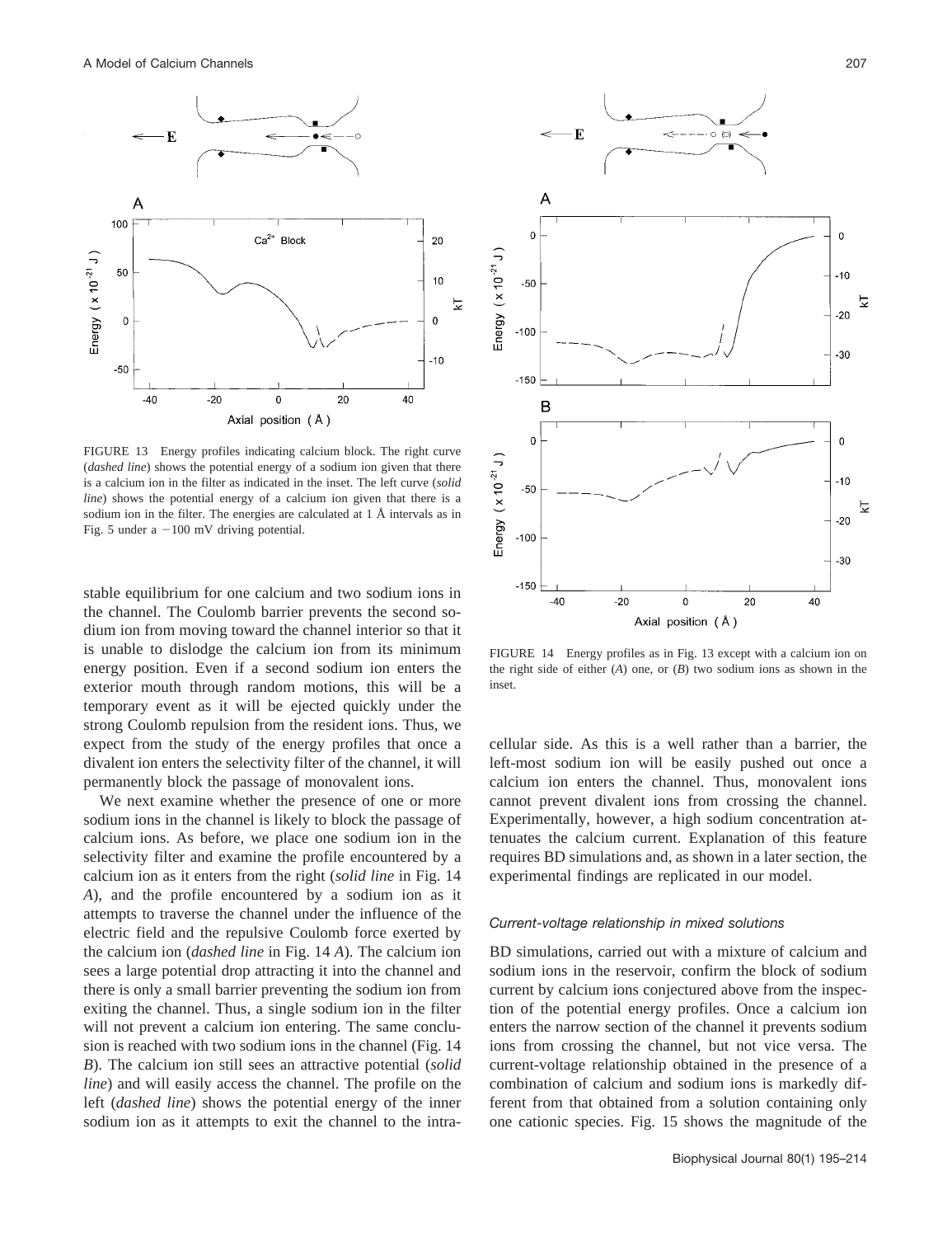

FIGURE 15 Asymmetric *I-V* curve with a mixture of  $Ca^{2+}$  and  $Na^{+}$ ions. The calcium (*filled circles*) and sodium (*open circles*) current passing through the channel is calculated at various applied voltages with 100 mM CaCl<sub>2</sub> and 50 mM NaCl in the external reservoir and 50 mM NaCl in the internal one. Data points represent the results of  $2.5-7.5$   $\mu$ s simulations. The experimental data of Rosenberg et al. (1986) with a similar mixture of  $Ba^{2+}$  and  $Li^{+}$  ions are shown in the inset for comparison.

current as the voltage is varied with  $100 \text{ mM } CaCl<sub>2</sub>$  and  $50$ mM NaCl in the external reservoir, and only 50 mM NaCl on the internal side. Again, we have not carried out simulations below  $\pm 100$  mV due to the large simulation times required to gain reliable statistics at low currents. Due to the asymmetric concentrations, the reversal potential is  $\sim$  50 mM. Below this point, the inward current is mostly carried by calcium ions as they block sodium permeation. The conductance value is  $\sim$ 25% lower than that found for calcium alone. How the presence of sodium lowers the calcium current is discussed below. The external current, however, climbs rapidly above the reversal potential, reaching a larger value than the inward current as it is carried by more rapidly permeant monovalent ions. This outward monovalent current, however, displays a different shape to that seen for sodium alone, rising slowly at first and then very rapidly at higher potentials. The reason for this is that calcium ions on the external side of the channel still occasionally move against the driving potential and fall into the channel, blocking the monovalent current. At higher positive applied potentials, this no longer happens and the sodium current is not impeded.

The general shape of this graph agrees closely with that found experimentally in similar conditions by Rosenberg et al. (1986) which is represented in Fig. 15, *inset*. (Note that these experimental results are obtained using  $Ba^{2+}$  and  $Li^{+}$ 

ions, which have different conductance values from  $Ca^{2+}$ and  $Na<sup>+</sup>$ .)

## *Mole fraction effect*

Experimental studies of calcium channels have shown remarkable behavior in mixtures of monovalent and divalent ions. As the relative concentration of calcium to sodium is decreased, the conductance of the channel first decreases to a minimum and then increases again to a maximum when there is no calcium present (Almers et al., 1984). This so-called "anomalous mole fraction effect" has been a major subject of attention in calcium channel literature (see, for example, Tsien et al., 1987; Dang and McCleskey, 1998; Nonner and Eisenberg, 1998).

To investigate this behavior in our channel model we conduct BD simulations holding the sodium concentration fixed at 150 mM (8 ions in each reservoir) and measure the calcium and sodium currents in the channel at different calcium concentrations, as shown in Fig. 16 *A*. The calcium current is determined at higher concentrations  $(\geq 37.5 \text{ mM})$ through BD simulations. As noted in the previous sections, sodium only conducts through the channel until it becomes blocked by a calcium ion. Thus, to calculate the sodium current we need only find how long it takes for a calcium ion to enter the channel and the rate at which sodium conducts before this. The time taken for a calcium ion to enter the channel is determined at 18 mM and above by repeatedly running BD simulations and calculating an average time for calcium entry. At low calcium concentrations, we can expect that sodium will conduct up until this point as if there were no calcium ions present.

This same technique, however, does not allow us to probe calcium concentrations lower than 18 mM, as we must have a very large reservoir to include a calcium ion. In such cases the BD simulations become cumbersome and impractical, as we also have to simulate the motion of a very large number of sodium and chloride ions. To obviate these problems, we extrapolate to lower concentrations using values at higher ones. We note that if our reservoir is larger than about two Debye lengths the effect of the channel and fixed charge environment will be totally screened out at the reservoir edges, allowing us to mimic lower concentrations by letting calcium ions randomly enter the reservoir as if in a larger bulk solution. In other words, the time for an ion to enter the finite reservoirs is inversely proportional to the calcium concentration. (For example, at a concentration of 2 mM we would expect the ion to be in the reservoir only one-tenth as long as at 20 mM.) Sodium only conducts before the channel becomes blocked by calcium or closes through some other gating mechanism. Thus, when the time taken for calcium block becomes larger than the mean open time of the channel, which is  $\sim$ 1 ms for an L-type calcium channel (Hess et al., 1986; Hess, 1987), the sodium current saturates at its value in the absence of calcium. Although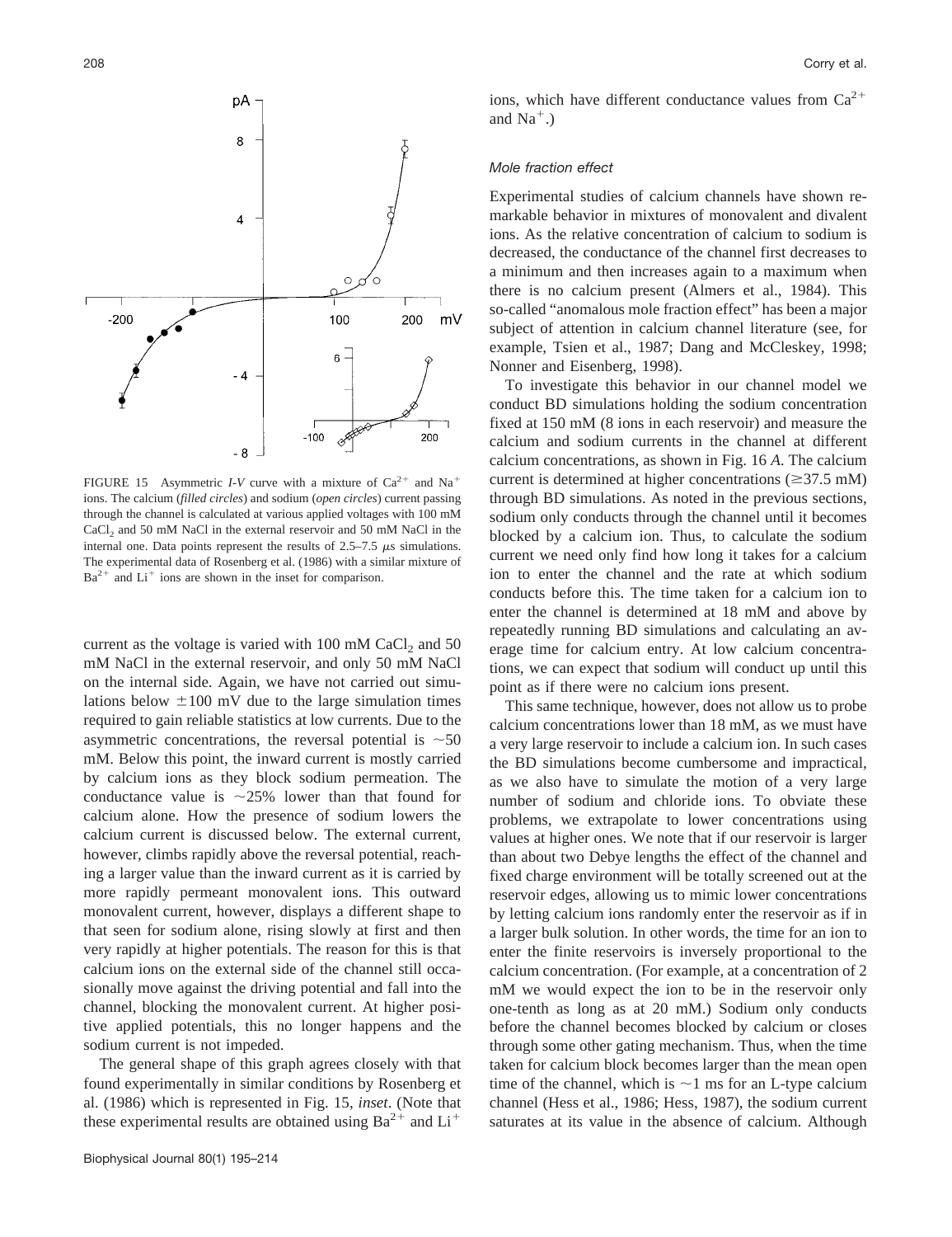

FIGURE 16 Mole fraction effect. (*A*) The Ca<sup>2+</sup> (*filled circles*) and Na<sup>+</sup> (*open circles*) currents across the channel determined with different symmetrical calcium concentrations in the reservoirs from BD simulations as described in the text. The sodium concentration is held fixed at 150 mM in both reservoirs and the applied voltage at  $-200$  mV in all cases. (*B*) A representation of the experimental results of Almers et al. (1984) is shown for comparison. Calcium currents come from 2 to 3  $\mu$ s simulation periods, sodium currents from the simulation of 35 blocking events.

extrapolating the time to block in this way determines the shape of the sodium current curve, the position of the half-maximum current is highly dependent on the time taken for the channel to block at higher concentrations. Thus, comparing this value with experimental data still provides an important test of our model.

The values of the calcium and sodium current at different calcium concentrations, normalized by the maximum value of each, are shown by the filled and open circles in Fig. 16 *A*, respectively. (It should be noted that the magnitude of the calcium current is significantly lower than that for sodium.)

As the calcium concentration decreases the calcium current also decreases, as was the case in the concentration conductance curve, since it takes longer for a second calcium ion to enter the channel as required for conduction. With further reduction in calcium concentration, it takes longer for a calcium ion to enter and block the channel, meaning more sodium ions are able to pass through the channel before this occurs. Thus the sodium current keeps increasing until it saturates when the time to block reaches the mean open time of the channel.

The resulting picture is the well-known mole fraction effect. As the calcium concentration is decreased, the total current passing through the channel first decreases and then increases again. For comparison, the experimental results of Almers et al. (1984) are shown in Fig. 16 *B*. Our extrapolation from BD simulations predicts the half-maximal sodium current to occur at a calcium concentration of  $\sim$ 8.6  $\times$  $10^{-7}$  M, close to the experimentally determined value of  $\sim$ 8.8  $\times$  10<sup>-7</sup> M. Although we have held the sodium concentration at 150 mM throughout, the data points on the right-hand side of the experimental figure are obtained with no sodium present. As discussed below, the presence of sodium can attenuate the calcium current, therefore our values of calcium current can be expected to be lower than those in the experimental curve. Also, it is worth noting that the simulation data are normalized by the current at nearsaturation value; the experimental data, however, are normalized by a lower value than this. If the saturation current were to be used in the experimental data, the normalized calcium current would be lower than shown.

## *Attenuation of calcium currents by sodium*

We have seen that once a calcium ion enters the channel, it prevents sodium ions from permeating. A number of results suggest that the presence of monovalent ions can also slow the permeation of calcium ions. For example, at physiological concentrations of sodium and calcium, external sodium attenuates calcium current through the channel (Polo-Parada and Korn, 1997); in channels carrying outward lithium currents, high extracellular concentrations of lithium ions slow the rate at which calcium ions exit the pore, producing the so-called "lock-in effect" (Kuo and Hess, 1993b); finally, increasing the external concentration of lithium is found to slow the entry rate of external calcium ions into the pore (Kuo and Hess, 1993b). All of these results suggest that the external monovalent ions interfere with the entry and exit of calcium ions on the external side of the pore.

To examine the effect of external sodium ions in our model, we hold the calcium concentration in each reservoir fixed at 150 mM (8 ions in each reservoir) and vary the sodium concentration from 0 to 300 mM. Fig. 17 *A* shows the normalized channel current obtained by dividing the current by that in the absence of sodium. The BD simulation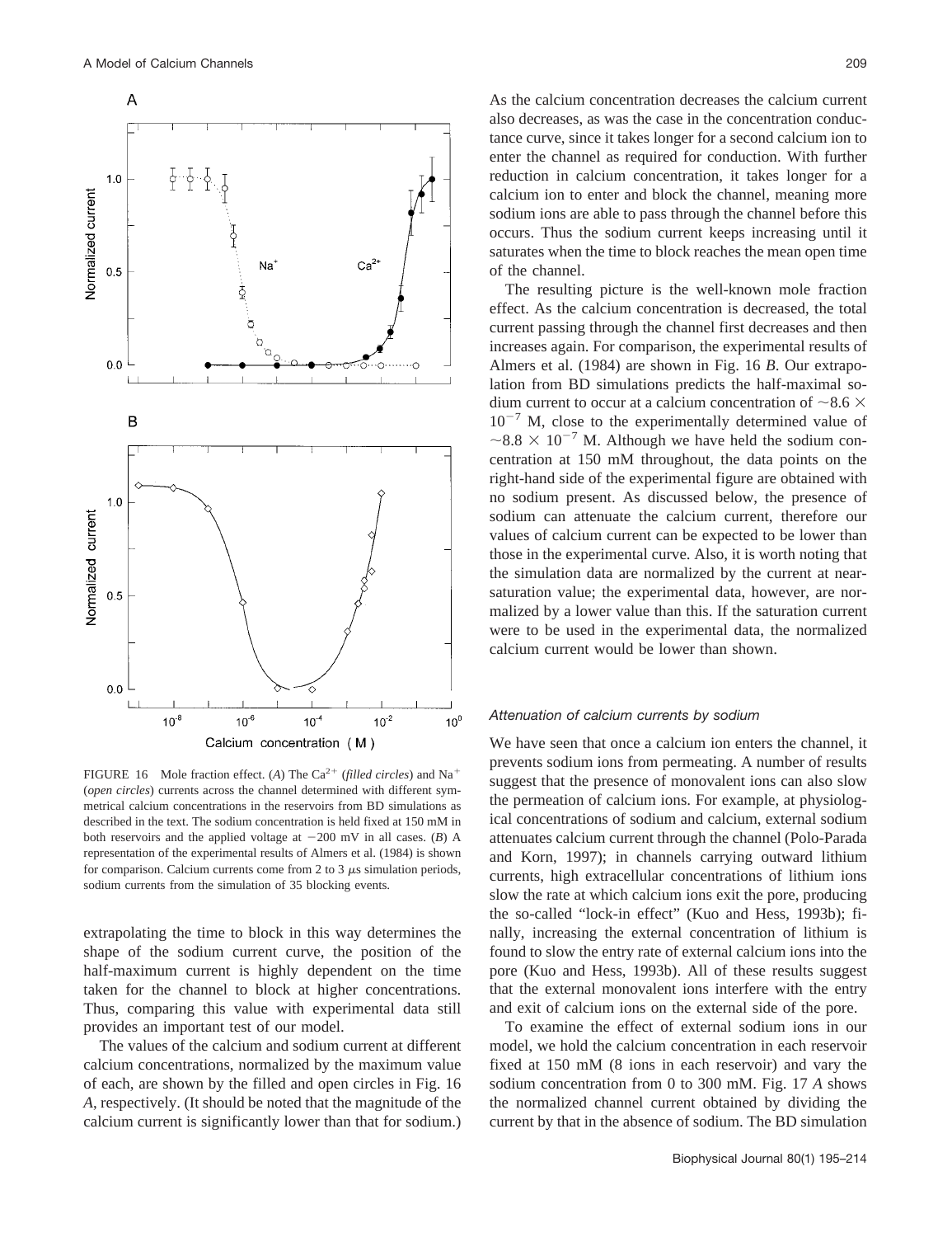

FIGURE 17 Attenuation by external sodium. (*A*) The normalized channel current, calculated by dividing by the value in the absence of sodium, is shown as the sodium concentration in the reservoirs is varied in BD simulations (*filled circles*). The calcium concentration is held fixed at 150 mM in both reservoirs throughout and a  $-200$  mV driving potential is used. The experimental data and fit of Polo-Parada and Korn (1997) are shown by the open diamonds and dotted line for comparison. (*B*) The percentage of time that the external vestibule of the channel is occupied by  $Ca^{2+}$  (*filled circles*) or Na<sup>+</sup> (*open circles*) given that there is a calcium ion in the channel neck for the simulations shown in  $A$ . A  $3-4$   $\mu$ s simulation period is used.

results (*filled circles*) show that, as the sodium concentration is increased, the calcium current severely decreases. The BD data points are very close to the experimental results of Polo-Parada and Korn (1997), which are indicated by the open diamonds and fitted with the equation (*dotted line*)

$$
Y = 1 - ([Na]k/IC50k + [Na]k), \t(7)
$$

where  $IC_{50} = 118.5$  mM and  $k = 1.2$ . Thus, the blocking of calcium current by external sodium is very well reproduced in this model.

It has been suggested that the block by external sodium is a consequence of calcium and sodium ions competing for the high-affinity site in the pore, and Dang and McCleskey (1998) take this effect to be evidence for a low-affinity site on the outside of the main high-affinity site. To understand the reason behind this blocking, we examine how an increase in the sodium concentration influences the calcium concentration near the external mouth of the channel. In Fig. 17 *B* we show the probability of finding a calcium ion (*filled circles*) or a sodium ion (*open circles*) in the external vestibule of the channel given that there is a calcium ion in the filter. In the absence of sodium ions in the electrolyte, the chance of finding a calcium ion in the vestibule while another one is in the filter is 44%. However, when sodium ions are introduced this probability drops rapidly. A sodium ion in the vestibule cannot push the calcium ion out of the filter, but it provides sufficient Coulomb repulsion to prevent other calcium ions from entering the vestibule, effectively stopping the conduction process. Due to its random motion, the sodium ion eventually leaves the vestibule and allows the other calcium ions to enter, but as can be seen in Fig. 17 *B* the presence of a sodium ion in the vestibule significantly decreases the chance of a calcium ion finding its way into the entrance of the channel. With a sodium concentration of 300 mM, a calcium ion enters the vestibule while another is in the filter only  $\sim$ 10% of the time. Thus the current is expected to be less than a quarter of its value in the absence of external sodium, consistent with the 75% attenuation observed in experiments. The above analysis suggests that the attenuation of channel current by external sodium is the result of competition between ions accessing the external vestibule of the channel rather than due to the presence of a specific low-affinity binding site.

Chloride ions play an important role in helping to alleviate the block by external sodium. Because the attenuation of current is a result of sodium ions inhabiting the channel vestibule and preventing calcium ions from entering, the calcium current will be strongly dependent on how long it takes for sodium ions to exit from the vestibule once they have entered. As seen in Fig. 13, a sodium ion, once inside the channel, faces a sizable barrier (7 kT) to move back to the external reservoir. This would be a very rare event if there were no assistance from counterions. When chloride ions are prevented from entering the vestibule (through an artificial block introduced into the BD simulations), the sodium ions attenuate the current much more effectively than when chloride ions are free to enter. As an example, with 150 mM calcium and 37.5 mM sodium (8 and 2 ions) in each reservoir, the current when the chloride ions are prevented from entering the vestibule is  $3.2 \pm 0.8$  pA compared to 8.7  $\pm$  0.8 pA when they are free to roam. This example highlights the role played by the counterions in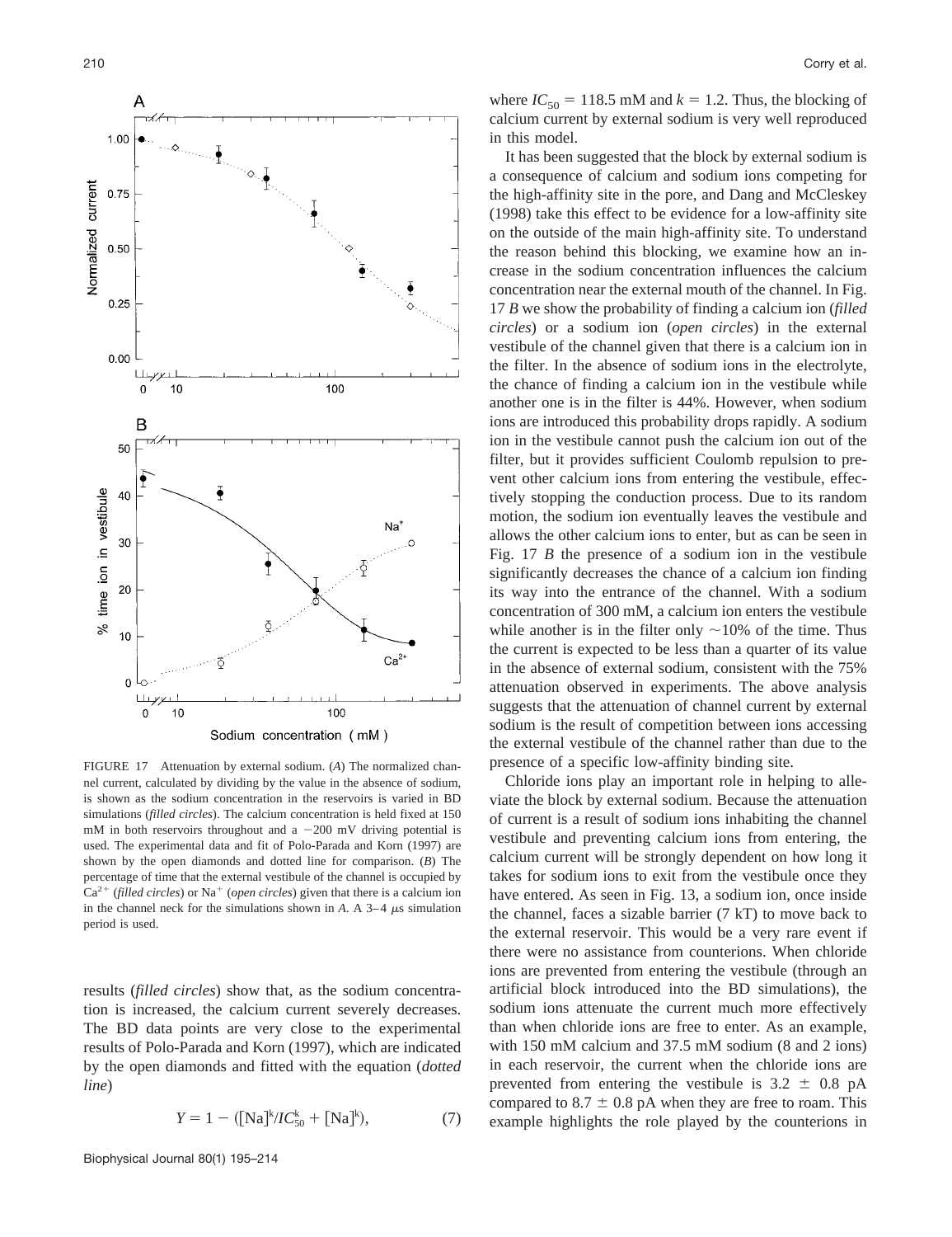pulling the sodium ions out of the vestibule with their Coulomb attraction.

## *Mutation studies*

Mutations of the glutamate residues have provided many useful insights into the binding and selectivity of the calcium channel. The replacement of one or more of the glutamate residues with neutral or positively charged residues severely lowers the conductance of the channel for divalent ions, and to a lesser extent for monovalent ions (Parent and Gopalakrishnan, 1995; Bahinski et al., 1997). Also, the block of monovalent currents by divalent ions is severely hampered, only arising at much higher divalent concentrations than for wild-type channels (Yang et al., 1993; Kim et al., 1993; Ellinor et al., 1995; Bahinski et al., 1997), giving evidence that the glutamate residues form a single binding zone leading to the high selectivity of the channel.

Here we attempt to replicate these experimental findings using our model calcium channel. In the BD simulations, we mimic the experimental site-directed mutagenesis by removing one of the charges representing the glutamate residues. With only three remaining glutamate residues in the channel, we find that the current is maximized when the charge on each amino acid is a full  $1.6 \times 10^{-19}$  C. That protonation should occur to a lesser degree in the mutated channel is plausible because there is less charge in the channel to attract and bind protons, and protonation is believed to be due to a cooperative effort of two or more glutamates (Chen et al., 1996; Morrill and MacKinnon, 1999; Chen and Tsien, 1997).

Examination of the potential energy profiles with three glutamate charges shows that the energy wells become less deep, so they are expected to be less effective in attracting cations. In Fig. 18 *A* we show how the selectivity of the channel for calcium over sodium, and the effectiveness of calcium block, diminish when the innermost (*squares*) or outermost (*triangles*) glutamate group is removed, compared to when all are present (*filled circles*). The plot shows the dependence of the sodium current on calcium concentration normalized by the maximum value in the same way as in Fig. 16 *A*. As noted earlier the values in this plot are extrapolated from values at higher concentrations. We find that the removal of one of the glutamate groups results in calcium ions taking longer on average to enter and block the channel, suggesting that sodium ions get more of a chance to permeate through the channel, and so it becomes less selective. When one of the central groups is removed we find the shift in selectivity is of similar range to the cases shown. For comparison we have shown some of the experimental data from Yang et al. (1993) in Fig. 18 *B*. These curves show the fractional lithium current passing through the channel as a function of calcium concentration and indicate the range of selectivity shift when one of the glutamate groups is replaced with glutamine. Our BD re-



FIGURE 18 (*A*) The effect of removing glutamate charges on the channel selectivity in our model is shown by plotting the sodium current passing through the channel at different calcium concentrations with all four glutamate charges in place (*filled circles*), the outermost glutamate charge removed (*triangles*), and the innermost glutamate charge removed (*squares*); otherwise, all conditions are as in Fig. 16 *A*. Data points come from the simulation of 35 blocking events. (*B*) A selection of the experimental data with all glutamate residues in place (*filled circles*) and when two different residues are replaced with glutamine (*triangles* and *diamonds*) from Yang et al. (1993) is shown for comparison.

sults show a shift in selectivity similar to that found experimentally, but the range of the effect is not as large. Naturally, a more accurate modeling of the channel is required to improve agreement with the experiment.

# **CONCLUSIONS**

Although the crystal structure of the calcium channel is not yet known, we have constructed a model of the calcium channel using constraints derived from a number of experimental measurements. For the purposes of carrying out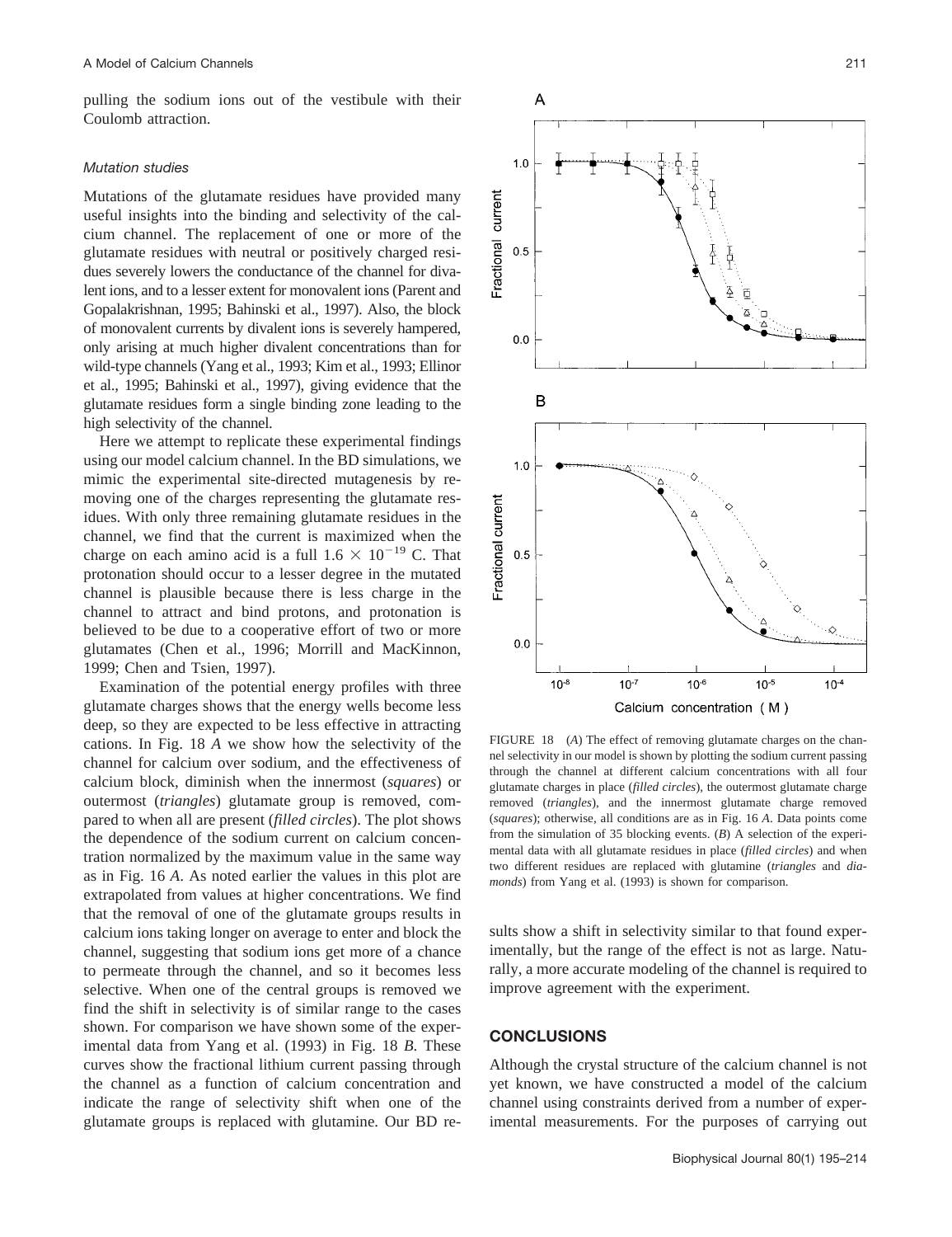electrostatic calculations and BD simulations, this model is a rigid and fixed structure. Most notably, the channel contains a narrow region with the glutamate residues near the extracellular end that forms the selectivity filter and is responsible for many of its distinctive characteristics. The narrowness of this section of the channel prevents ions from passing each other, making this a single file model, a point which is essential for explaining the mechanism of calcium block. The highly charged glutamate groups create a deep potential well that attracts surrounding cations. Once an ion enters this region of the channel, the depth of this well makes it difficult for that ion to exit on its own. Thus, this section of the channel is permanently occupied and roughly corresponds to the binding site discussed in reaction rate models. The model shape also has a wide but short external vestibule responsible for the attenuation of calcium current by sodium ions. The remainder of the channel is made up of a wider central chamber converging to a narrower intracellular entrance, similar in shape to the recently crystallized KcsA potassium channel.

Despite several gross simplifications in its construction, our rigid model is able to give a very clear explanation for many of the observed properties of calcium channels and reproduces a number of experimental results. We have demonstrated that permeation is a multi-ion process (2 ions for calcium and 3 ions for sodium), and the Coulomb repulsion plays a crucial role in this process. Selectivity arises from the strong electrostatic attraction of a divalent ion in the energy well and the inability of a monovalent ion to push it out. The conductance values of calcium and sodium ions closely match the experimental data. Similarly, the current-voltage and current-concentration curves deduced from BD simulations bear close resemblances to those measured experimentally. We also offer plausible physical explanations for the anomalous mole fraction effect between calcium and sodium, and the results obtained from studies involving site-directed mutagenesis.

There are several fine details of the channel that stochastic dynamics simulations cannot unravel. Among these are the permeation or selectivity sequence among monovalent and divalent ions and the blockage of the channel by certain divalent ions, such as nickel and zinc. The physical mechanisms underlying these phenomena may be elucidated by using molecular dynamics simulations, or if that fails, through ab initio methods. Because these methods are computationally very intensive, they cannot be used directly in modeling conductance of ion channels. Thus, for theoretical studies of ion channels, we need to develop a computational approach that combines molecular and BD simulations, the former explaining microscopic properties of the channel and providing parameters that can be used in the latter to explain its conductance and other related properties.

This work was supported by grants from the Australian Research Council and the National Health and Medical Research Council of Australia. The calculations upon which this work is based were carried out using the Fujitsu VPP-300 and the Linux alpha cluster of the ANU Supercomputer Facility.

# **REFERENCES**

- Allen, T. W., A. Bliznyuk, A. P. Rendell, S. Kuyucak, and S. H. Chung. 2000a. The potassium channel: structure, selectivity and diffusion. *J. Chem. Phys.* 112:8191–8204.
- Allen, T. W., S. Kuyucak, and S. H. Chung. 1999a. Molecular dynamics study of the KcsA potassium channel. *Biophys. J.* 77:2502–2516.
- Allen, T. W., S. Kuyucak, and S. H. Chung. 1999b. The effect of hydrophobic and hydrophilic channel walls on the structure and diffusion of water and ions. *J. Chem. Phys.* 111:7985–7999.
- Allen, T. W., S. Kuyucak, and S. H. Chung. 2000b. Molecular dynamics estimates of ion diffusion in model hydrophobic and the KcsA potassium channels. *Biophys. Chem.* 86:1–14.
- Almers, W., and E. W. McCleskey. 1984. Non-selective conductance in calcium channels of frog muscle: calcium selectivity in a single file pore. *J. Physiol.* 353:585–608.
- Almers, W., E. W. McCleskey, and P. T. Palade. 1984. A non-selective cation conductance in frog muscle membrane blocked by micromolar external calcium ions. *J. Physiol.* 353:565–583.
- Armstrong, C. M., and J. Neyton. 1991. Ion permeation through calcium channels: a one site model. *Ann. NY Acad. Sci.* 635:18–25.
- Bahinski, A., A. Yatani, G. Mikala, S. Tang, S. Yamamoto, and A. Schwartz. 1997. Charged amino acids near the pore entrance influence ion-conduction of a human L-type cardiac calcium channel. *Mol. Cell. Biochem.* 166:125–134.
- Bek, S., and E. Jakobsson. 1994. Brownian dynamics study of a multiply occupied cation channel: application to understanding permeation in potassium channel. *Biophys. J.* 66:1028–1038.
- Bezanilla, F., and C. M. Armstrong. 1972. Negative conductance caused by entry of sodium and cesium ions into the potassium channels of squid giant axons. *J. Gen. Physiol.* 60:588–608.
- Chen, X. H., I. Bezprozvanny, and R. W. Tsien. 1996. Molecular basis of proton block of L-type Ca<sup>2+</sup> channels. *J. Gen. Physiol.* 108:363-374.
- Chen, X. H., and R. W. Tsien. 1997. Aspartate substitutions establish the concerted action of p-region glutamates in repeats I and III in forming the protonation site of L-type Ca<sup>2+</sup> channels. *J. Biol. Chem.* 272: 30002–30008.
- Chung, S. H., T. W. Allen, M. Hoyles, and S. Kuyucak. 1999. Permeation of ions across the potassium channel: Brownian dynamics studies. *Biophys. J.* 77:2517–2533.
- Chung, S. H., M. Hoyles, T. W. Allen, and S. Kuyucak. 1998. Study of ionic currents across a model membrane channel using Brownian dynamics. *Biophys. J.* 75:793–809.
- Cooper, K. E., E. Jakobsson, and P. Wolynes. 1985. The theory of ion transport through membrane channels. *Prog. Biophys. Mol. Biol.* 46: 51–96.
- Corry, B., S. Kuyucak, and S. H. Chung. 1999. Test of Poisson-Nernst-Planck theory in ion channels. *J. Gen. Physiol.* 114:597–599.
- Corry, B., S. Kuyucak, and S. H. Chung. 2000a. Invalidity of continuum theories of electrolytes in nanopores. *Chem. Phys. Lett.* 320:35–41.
- Corry, B., S. Kuyucak, and S. H. Chung. 2000b. Tests of continuum theories as models of ion channels. II. Poisson-Nernst-Planck theory versus Brownian dynamics. *Biophys. J.* 78:2364–2381.
- Dang, T. X., and E. W. McCleskey. 1998. Ion channel selectivity through stepwise changes in binding affinity. *J. Gen. Physiol.* 111:185–193.
- Doughty, S. W., F. E. Blaney, B. S. Orlek, and W. G. Richards. 1998. A molecular mechanism for toxin block in N-type calcium channels. *Protein Eng.* 11:95–99.
- Doughty, S. W., F. E. Blaney, and W. G. Richards. 1995. Models of ion pores in N-type voltage gated calcium channels. *J. Mol. Graph.* 13: 342–348.
- Doyle, D. A., J. M. Cabral, R. A. Pfuetzner, A. Kuo, J. M. Gulbis, S. L. Cohen, B. T. Chait, and R. MacKinnon. 1998. The structure of the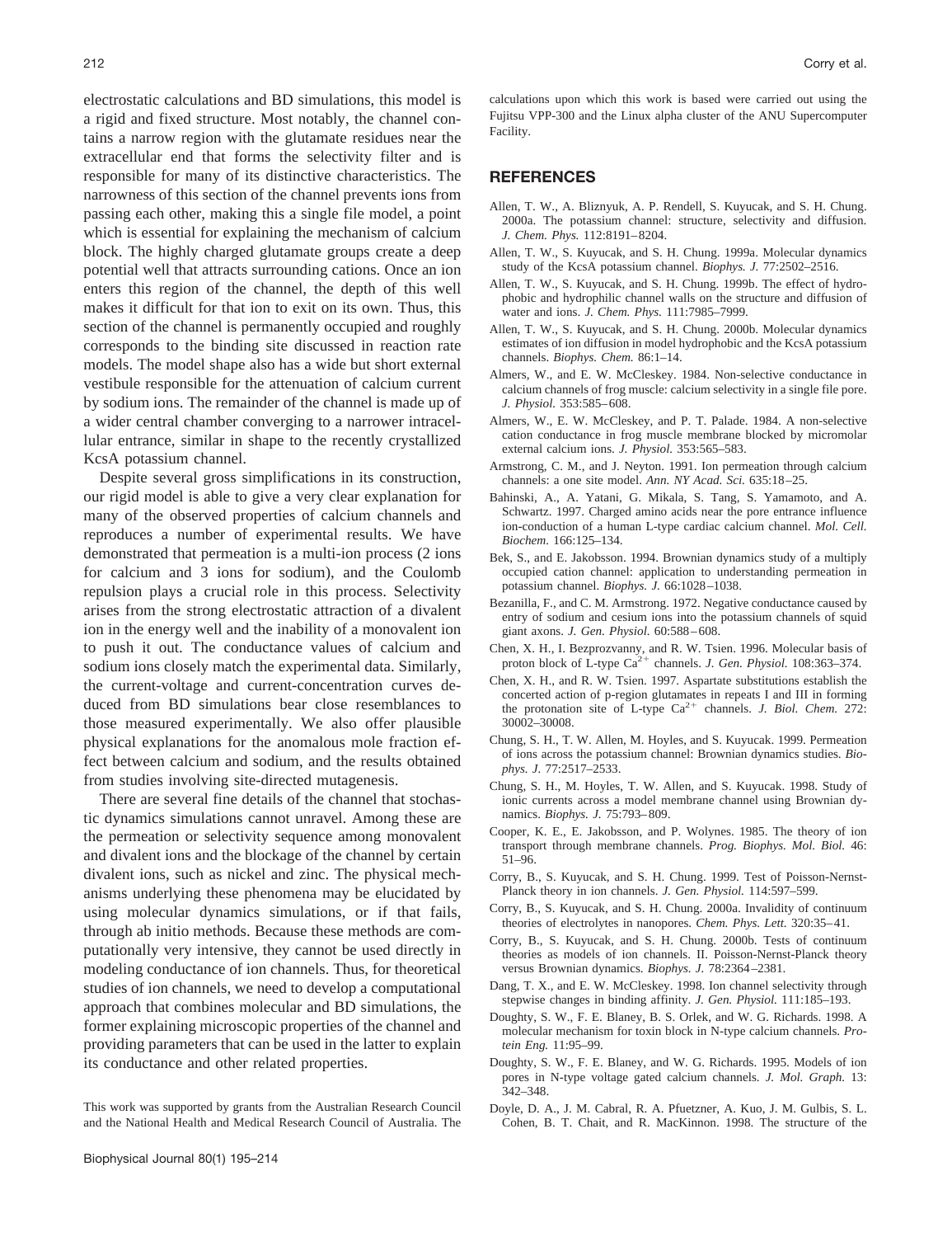potassium channel: molecular basis of  $K^+$  conduction and selectivity. *Science.* 280:69–77.

- Ellinor, P. T., J. Yang, W. A. Sather, J. F. Zhang, and R. W. Tsien. 1995.  $Ca^{2+}$  channel selectivity at a single locus for high-affinity  $Ca^{2+}$  interactions. *Neuron.* 15:1121–1132.
- Fukushima, A., and S. Hagiwara. 1985. Currents carried by monovalent cations through calcium channels in mouse neoplastic B lymphocytes. *J. Physiol.* 358:255–284.
- Ganitkevich, V. Y., and G. Isenberg. 1990. Contribution of two types of calcium channels to membrane conductance of single myocytes from guinea-pig coronary artery. *J. Physiol.* 426:19–42.
- Guàrdia, E., and J. A. Padró. 1996. On the influence of ionic charge on the mean force potential of ion pairs in water. *J. Chem. Phys.* 104: 7219–7222.
- Guàrdia, E., R. Rey, and J. A. Padró. 1991a. Potential of mean force by constrained molecular dynamics: a sodium chloride ion-pair in water. *Chem. Phys.* 155:187–195.
- Guàrdia, E., R. Rey, and J. A. Padró. 1991b.  $Na^+$ -Na<sup>+</sup> and Cl<sup>-</sup>-Cl<sup>-</sup> ion pairs in water: mean force potentials by constrained molecular dynamics. *J. Chem. Phys.* 95:2823–2831.
- Guàrdia, E., A. Robinson, and J. A. Padró. 1993. Mean force potential for the calcium-chloride ion pair in water. *J. Chem. Phys.* 99:4229–4230.
- Guy, H. R., and S. R. Durell. 1995. Structural models of  $Na<sup>+</sup>$ ,  $Ca<sup>2+</sup>$ , and K<sup>+</sup> channels. *Soc. Gen. Physiol. Ser.* 50:1-16.
- Hess, P. 1987. Elementary properties of cardiac calcium channels: a brief review. *Can. J. Physiol. Pharmacol.* 66:1218–1223.
- Hess, P., J. B. Lansman, and R. W. Tsien. 1986. Calcium channel selectivity for divalent and monovalent cations: voltage and concentration dependence of single channel current in ventricular heart cells. *J. Gen. Physiol.* 88:293–319.
- Hess, P., and R. W. Tsien. 1984. Mechanism of ion permeation through calcium channels. *Nature.* 309:453–456.
- Hoyles, M., S. Kuyucak, and S. H. Chung. 1996. Energy barrier presented to ions by the vestibule of the biological membrane channel. *Biophys. J.* 70:1628–1642.
- Hoyles, M., S. Kuyucak, and S. H. Chung. 1998a. Computer simulation of ion conductance in membrane channels. *Phys. Rev. E.* 58:3654–3661.
- Hoyles, M., S. Kuyucak, and S. H. Chung. 1998b. Solutions of Poisson's equation in channel-like geometries. *Computer Phys. Commun.* 115: 45–68.
- Im, W., S. Seefeld, and B. Roux. 2000. A grand canonical Monte Carlo-Brownian dynamics algorithm for simulating ion channels. *Biophys. J.* 79:788–801.
- Kim, M. S., T. Morii, L. X. Sun, K. Imoto, and Y. Mori. 1993. Structural determinants of ion selectivity in brain calcium channel. *FEBS Lett.* 318:145–148.
- Kostyuk, P. G., S. L. Mironov, and Y. M. Shuba. 1983. Two ion-selecting filters in the calcium channel of the somatic membrane of mollusk neurons. *J. Membr. Biol.* 76:83–93.
- Kuo, C. C., and P. Hess. 1992. A functional view of the entrances of L-type  $Ca<sup>2+</sup>$  channels: estimates of the size and surface potential at the pore mouths. *Neuron.* 9:515–526.
- Kuo, C. C., and P. Hess. 1993a. Ion permeation through the L-type  $Ca^{2+}$ channel in rat phaeochromocytoma cells: two sets of ion binding sites in the pore. *J. Physiol.* 466:629–655.
- Kuo, C. C., and P. Hess. 1993b. Characterization of the high-affinity  $Ca^{2+}$ binding sites in the L-type  $Ca^{2+}$  channel pore in rat phaeochromocytoma cells. *J. Physiol.* 466:657–682.
- Lansman, J. B., P. Hess, and R. W. Tsien. 1986. Blockade of current through single calcium channels by  $Cd^{2+}$ ,  $Mg^{2+}$ , and  $Ca^{2+}$ : voltage and concentration dependence of calcium entry into the pore. *J. Gen. Physiol.* 88:321–347.
- Levitt, D. G. 1978. Electrostatic calculations for an ion channel. I. Energy and potential profiles and interactions between ions. *Biophys. J.* 22: 209–219.
- Li, S. C., M. Hoyles, S. Kuyucak, and S. H. Chung. 1998. Brownian dynamics study of ion transport in the vestibule of membrane channels. *Biophys. J.* 74:37–47.
- Lux, H. D., E. Carbone, and H. Zucker. 1990.  $Na<sup>+</sup>$  currents through low-voltage-activated  $Ca^{2+}$  channels of chick sensory neurons: block by external  $\text{Ca}^{2+}$  and  $\text{Mg}^{2+}$ . *J. Physiol.* 430:159–188.
- Lynden-Bell, R. M., and J. C. Rasaiah. 1996. Mobility and solvation of ions in channels. *J. Chem. Phys.* 105:9266–9280.
- Lyubartsev, A. P., and A. Laaksonen. 1995. Calculation of the effective interaction potentials from radial distribution functions: a reverse Monte Carlo approach. *Phys. Rev. E.* 52:3730–3737.
- McCleskey, E. W. 1999. Calcium channel permeation: a field in flux. *J. Gen. Physiol.* 113:765–772.
- McCleskey, E. W., and W. Almers. 1985. The Ca channel in skeletal muscle is a large pore. *Proc. Natl. Acad. Sci. U.S.A.* 82:7149–7153.
- Mikami, A., K. Imoto, T. Tanabe, T. Niidome, Y. Mori, H. Takeshima, S. Narumiya, and S. Numa. 1989. Primary structure and functional expression of the cardiac dihydropyridine-sensitive calcium channel. *Nature.* 340:230–233.
- Miller, C. 1999. Ionic hopping defended. *J. Gen. Physiol.* 113:783–787.
- Morrill, J. A., and R. MacKinnon. 1999. Isolation of a single carboxylcarboxylate proton binding site in the pore of a cyclic nucleotide-gated channel. *J. Gen. Physiol.* 114:71–83.
- Moy, G., B. Corry, S. Kuyucak, and S. H. Chung. 2000. Tests of continuum theories as models of ion channels: I. Poisson-Boltzmann theory versus Brownian dynamics. *Biophys. J.* 78:2349–2363.
- Nilius, B., P. Hess, J. B. Lansman, and R. W. Tsien. 1985. A novel type of cardiac calcium channel in ventricular cells. *Nature.* 316:443–446.
- Nonner, W., and B. Eisenberg. 1998. Ion permeation and glutamate residues linked by Poisson-Nernst-Planck theory in L-type calcium channels. *Biophys. J.* 75:1287–1305.
- Parent, L., and M. Gopalakrishnan. 1995. Glutamate substitution in repeat IV alters divalent and monovalent cation permeation in the heart  $Ca^{2+}$ channel. *Biophys. J.* 69:1801–1813.
- Polo-Parada, L., and S. J. Korn. 1997. Block of N-type calcium channels in chick sensory neurons by external sodium. *J. Gen. Physiol.* 109: 693–702.
- Root, M. J., and R. MacKinnon. 1994. Two identical noninteracting sites for an ion channel revealed by proton transfer. *Science.* 265:1852–1856.
- Rosenberg, R. L., and X. H. Chen. 1991. Characterization and localization of two ion-binding sites within the pore of cardiac L-type calcium channels. *J. Gen. Physiol.* 97:1207–1225.
- Rosenberg, R. L., P. Hess, J. P. Reeves, H. Smilowitz, and R. W. Tsien. 1986. Calcium channels in planar lipid bilayers: insights into mechanisms of ion permeation and gating. *Science.* 231:1564–1566.
- Roux, B., and M. Karplus. 1991. Ion transport in a gramicidin-like channel: dynamics and mobility. *J. Phys. Chem.* 95:4856–4868.
- Roux, B., and R. MacKinnon. 1999. The cavity and pore helices in the KcsA  $K^+$  channel: electrostatic stabilization of monovalent cations. *Science.* 285:100–102.
- Sansom, M. S. P., G. R. Smith, C. Adcock, and P. C. Biggin. 1997. The dielectric properties of water within model transbilayer pores. *Biophys. J.* 73:2404–2415.
- Schetz, J. A., and P. A. V. Anderson. 1993. A reevaluation of the structure of the pore region of voltage activated cation channels. *Biol. Bull.* 185:462–466.
- Smith, G. R., and M. S. P. Sansom. 1997. Dynamic properties of  $Na<sup>+</sup>$  ions in models of ion channels: a molecular dynamics study. *Biophys. J.* 75:2767–2782.
- Smith, G. R., and M. S. P. Sansom. 1999. Effective diffusion coefficients of K<sup>+</sup> and Cl<sup>-</sup> ions in ion channel models. *Biophys. Chem.* 79:129–151.
- Stillinger, F. H., and A. Rahman. 1974. Improved simulation of liquid water by molecular dynamics. *J. Chem. Phys.* 60:1545–1557.
- Tanabe, T., H. Takeshima, A. Mikami, V. Flockerzi, K. Takahashi, K. Kangawa, M. Kojima, H. Matsuo, T. Hirose, and S. Numa. 1987. Primary structure of the receptor for calcium channel blockers from skeletal muscle. *Nature.* 328:313–318.
- Tsien, R. W., P. Hess, E. W. McCleskey, and R. L. Rosenberg. 1987. Calcium channels: mechanisms of selectivity, permeation and block. *Annu. Rev. Biophys. Chem.* 16:265–290.